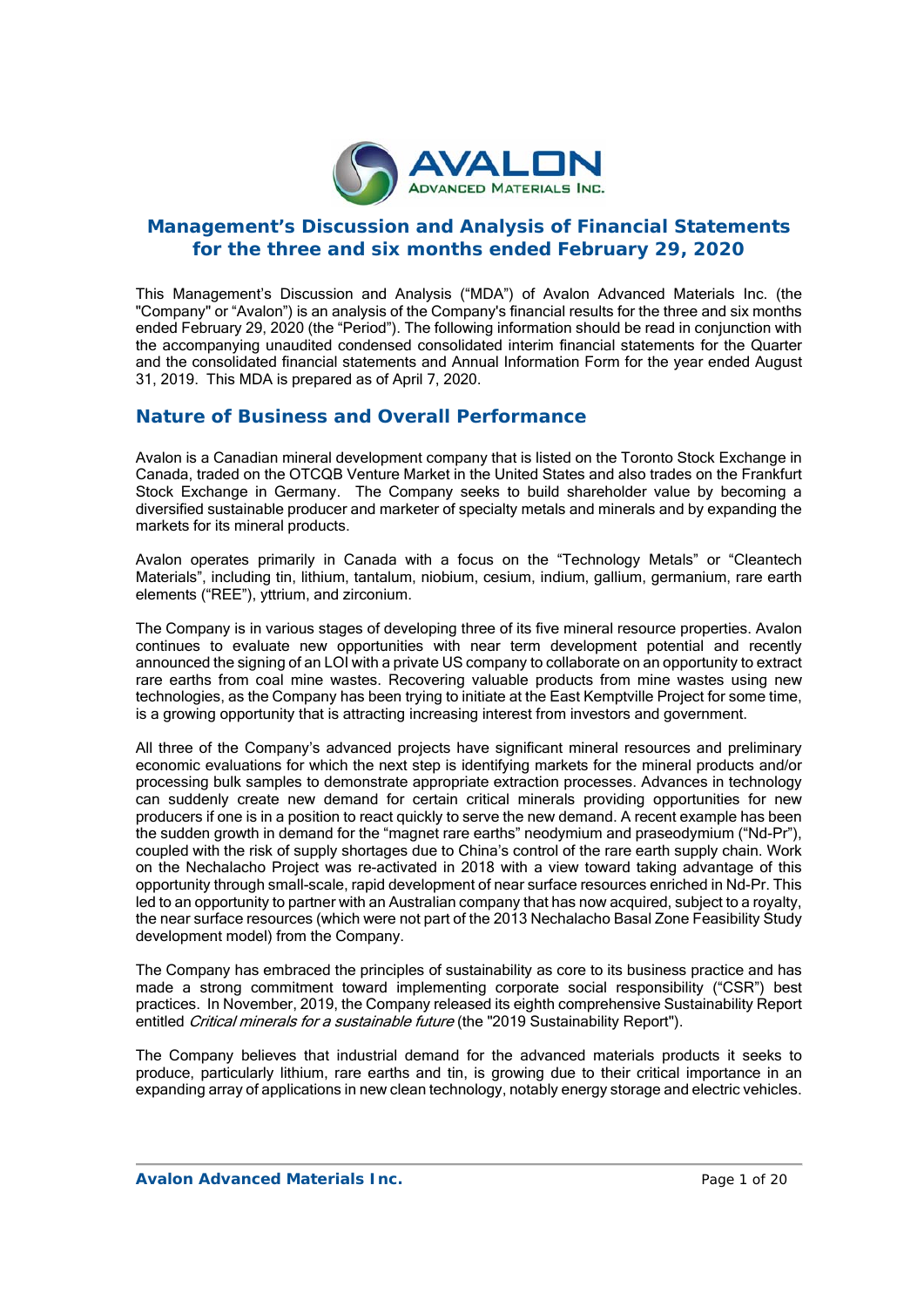# **Resource Development Activities**

Resource property expenditures for the three months ended February 29, 2020 (the "Quarter") totalled \$203,674, a 23% decrease from the level of expenditures for the same quarter in fiscal 2019 (\$263,595) primarily due to the environmental studies and bulk sample collection that were conducted on the East Kemptville Project property in fiscal 2019 and the geological resource modelling work on the T-Zone of the Nechalacho property in fiscal 2019, offset by increased metallurgical testwork, and permitting activities on the Separation Rapids Lithium Project in fiscal 2020. Of these expenditures, 83% were incurred on the Separation Rapids Lithium Project, 13% were incurred on the East Kemptville Project, and 4% were incurred on the Nechalacho Project.

No properties were abandoned or impairment losses recorded during the Quarter.

Resource property expenditures for the six months ended February 29, 2020 (the "Six Month Period") totaled \$406,330, a 34% decrease from the level of expenditures for the six months ended February 28, 2019 (\$613,359). Of these expenditures, 80% were incurred on the Separation Rapids Project, 15% were incurred on the East Kemptville Project, and 5% were incurred on Nechalacho. Expenditures on the Separation Rapids Project increased to \$326,374 from \$220,112 in the same period in fiscal 2019, due to increased metallurgical testwork, and permitting activities. The expenditures on the East Kemptville Project decreased to \$58,831 from \$246,287 in the prior period, as the environmental studies and bulk sample collection in the prior period did not recur in 2020. Expenditures on Nechalacho decreased to \$21,125 from \$143,345 in the prior period due to the field program and geological resource modelling work on the T-Zone of the Nechalacho property during the prior period. No properties were abandoned during the Six Month Period.

## *Separation Rapids Lithium Project*

The Separation Rapids property now consists of nineteen mineral claims and one mining lease covering a combined area of approximately 4,619 hectares ("ha") (11,414 acres) in the Paterson Lake Area, Kenora Mining Division, Ontario, all of which are owned 100% by Avalon. The lease covers an area of 421.44 hectares over the area of the main lithium pegmatite deposit and adjacent lands that may be used for mine development infrastructure. To support road and other construction, Avalon has acquired three aggregate permits along the road to the site, which cover a total area of 15.76 hectares. The aggregate permits are located within the area covered by the mining lease and claims. The deposit is a potential source of lithium minerals for use in the glass and ceramics industry and specialty composite materials as well as lithium compounds for the battery industry.

During fiscal 2018, the Company completed an updated preliminary economic assessment ("PEA") on a simplified business model that focuses on initial production of lithium mineral concentrates for the glass industry, with potential for future expansion into production of the battery materials lithium carbonate and/or lithium hydroxide. This smaller scale development model reduces capital expenditure requirements substantially from the original model completed in September, 2016, while generating attractive returns and reducing overall business and permitting risk.

During the Quarter, the Company incurred \$169,139 (2019 - \$106,027) in exploration and development expenditures on the Separation Rapids Project. Approximately 62% of these expenditures were incurred primarily on metallurgical testwork to optimize recovery and lithium grade of petalite concentrate, which included testing ore-sorting technology to pre-concentrate the petalite, production of additional petalite product samples for customer evaluation and bench scale heavy liquid separation testwork. In addition, 13% was spent on permitting for a bulk sampling program tentatively scheduled for the summer (subject to arranging financing) and 21% on sample collection and sample grade analysis in support of the metallurgical testwork. Approximately, \$20,000 was also expended on lithium market development work towards securing offtake agreements for the petalite products.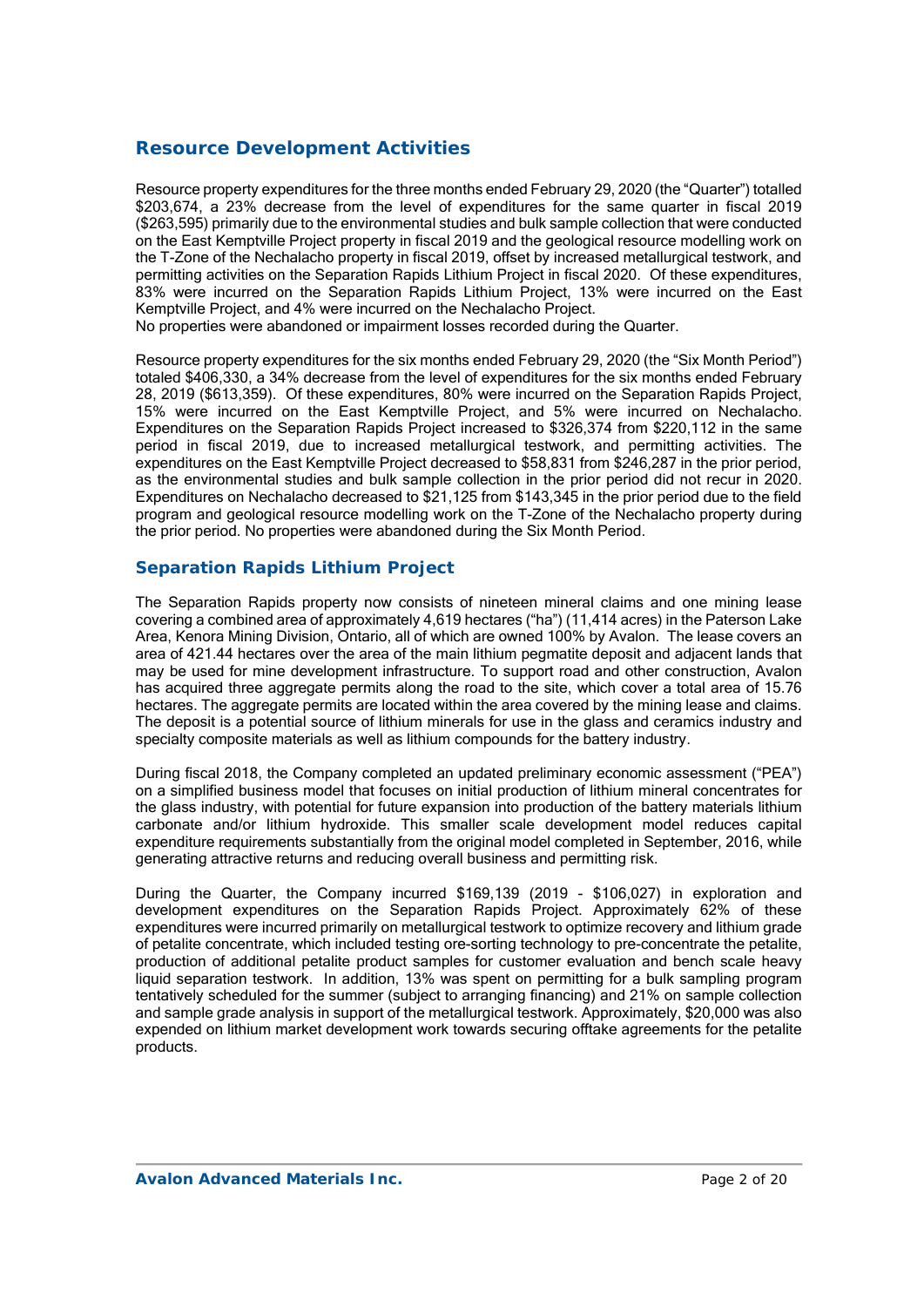#### Lithium Markets

Lithium market development work is now being led by Business Development Consultant, Phil Chataigneau who began work with the Company in January, 2020. Recent efforts have been focused mainly on high strength lithium glass-ceramics where a number of new market opportunities have been identified in aerospace technology. Efforts to produce petalite product samples for customer evaluation continue with strong interest from customers in Asia. Although recent reported global lithium prices remain soft, all lithium market forecasts continue to predict steady growth in demand driven mainly by the battery market with supply shortages expected with the next 2-3 years.

With demand for lithium growing rapidly and few advanced lithium projects ready to commence production, the Company remains well-positioned to bring a new supply of high-purity lithium minerals to the market to serve priority customers, once project financing and all required permits are in place. While project permitting has been progressing slowly, the Ontario government now recognizes that changes need to be made to the existing regulatory regime to allow new critical minerals projects, including lithium, to be developed in Ontario. These changes could be implemented in 2020.

### Environmental Assessment and Community Engagement

Avalon is committed to developing the Separation Rapids Lithium Project based on modern CSR principles and reporting on its performance in its annual Sustainability Reports. These CSR principles include commitments to minimize environmental impacts, ensuring the health and safety of employees, creating benefits for local communities and providing full transparency in its social and environmental performance. The Company and the project are now well known in the local community.

The project is located in the traditional land use area of the Wabaseemoong Independent Nations ("WIN") for which they have stewardship under an agreement with the Province. The Company first signed an MOU with WIN in 1999 which was renewed when the project was re-activated in 2013. Avalon management has been keeping WIN leadership informed on project activities and remains committed to fulfilling its community consultation obligations and partnering with WIN on business opportunities and providing training for community members. The Company has also initiated dialogue with the Métis Nation of Ontario which holds Indigenous rights in the area. Engagement is ongoing with local Indigenous communities, regulators, and local government most recently on the update of the closure plan for the planned bulk sample program. All the Indigenous groups continue to be supportive of the project, though discussions continued with Ministry officials on the details of the closure plan through the Quarter.

As part of the update of the closure plan under the existing advanced exploration permit that was required for the planned bulk sample program, an engagement plan was prepared, approved and successfully implemented. Subsequent lengthy discussions were held with ministry officials and the final plan was submitted on December 20, 2019. As a result of progressive rehabilitation and improvements to the closure plan, financial assurance to be filed with the plan is expected to be significantly less than that which is already filed for the existing advanced exploration permit. Acceptance of the plan is anticipated in the next quarter. A maintenance agreement and Quarry Permit from the Ministry of Natural Resources and Forestry allows for any needed road maintenance work, if required for bulk sampling. In an effort to minimize site environmental impacts and reduce costs, an application for a quarry amendment was submitted. This amendment would allow unlimited extraction of aggregate from its dimension stone quarry and would permit the bulk sample crushing at the quarry site. While under review at the end of the quarter, approval was received in March.

### Future Work

The next step in the project's development is to proceed with a short pilot plant program on a bulk sample to finalize flowsheet parameters for engineering purposes including reagent recycling and water treatment processes, after which a feasibility study can be completed. This work is expected to proceed in 2020 subject to arranging project financing. Planning for this program has been initiated. The use of gravity concentration and ore sorting pre-concentration methods are to be further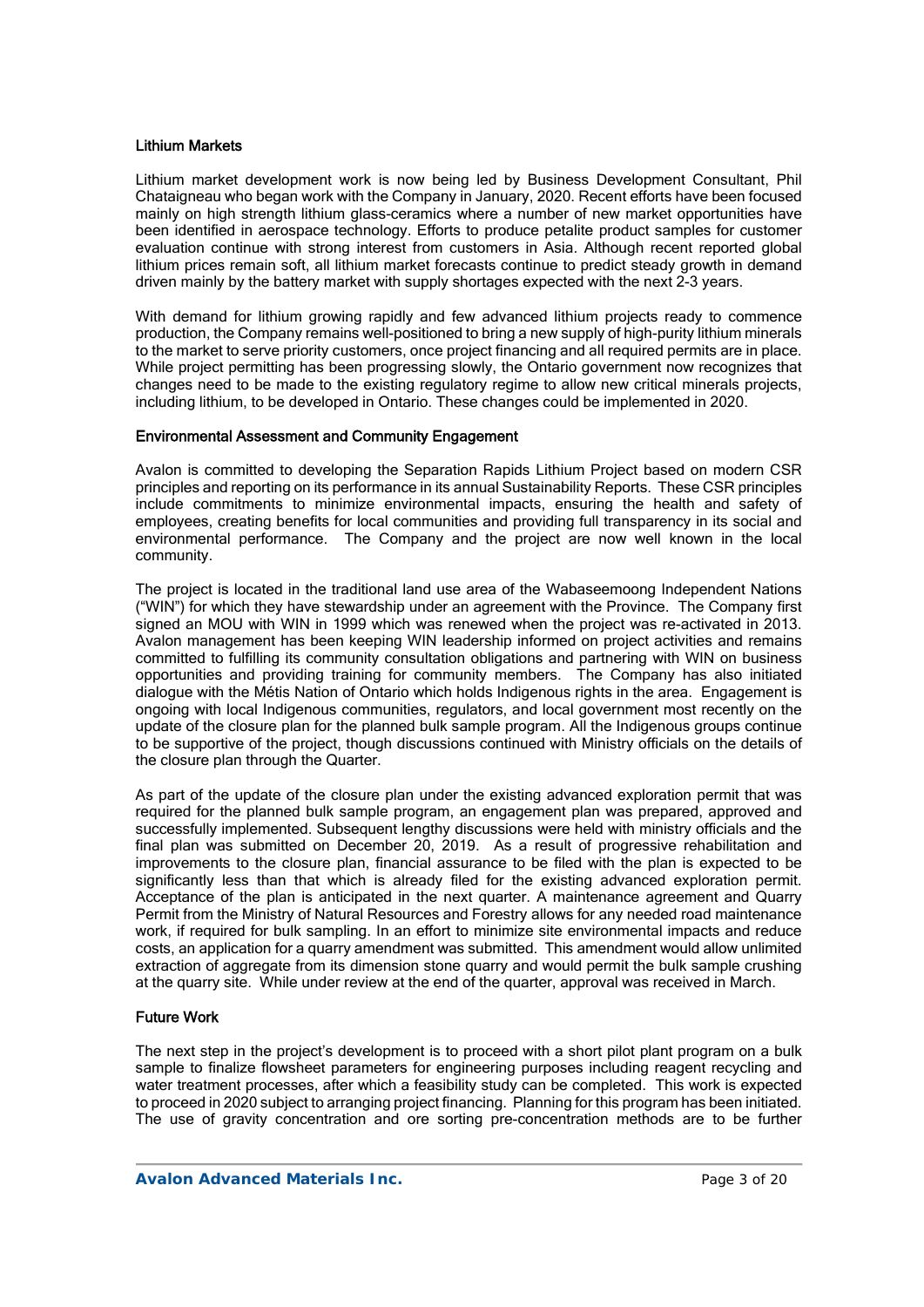investigated, with the objective being to reduce costs for the flotation circuit, reducing energy and waste volumes and overall environmental impacts by reducing the amount of feed. Some additional drilling is also contemplated to collect more geotechnical data for pit and infrastructure design work. Continued exploration including drilling on the Paterson Lake claims in the vicinity of the new Snowbank petalite pegmatite discovery and the Glitter pegmatite is planned, subject to available financing. Environmental studies of the proposed power transmission line route are also planned. With the exception of the powerline route study, the environmental studies are largely complete. Once applications are submitted, it is anticipated that all necessary permits for construction can be obtained in under a year. Construction activities for many project components can be initiated prior to receipt of all permits.

Unless otherwise noted, the technical information on the Separation Rapids Lithium Project has been reviewed and approved by the Company's Senior Vice President, Metallurgy and Technology Development, Mr. David Marsh, FAusIMM (CP), or Dr. William Mercer, PhD, P.Geo. (Ontario), Vice President, Exploration, who are both Qualified Persons under NI 43-101.

## **Nechalacho Rare Earth Elements Project**

The Nechalacho Project is located at Thor Lake in the Mackenzie Mining District of the Northwest Territories ("NWT"), approximately 100 kilometres southeast of the city of Yellowknife. The property is now comprised of eight contiguous mining leases totalling 14,229 acres (5,786 hectares), after three mining claims totalling 332 hectares on the southwest side of the original five leases were converted to mining leases. The original five leases are subject to one independently owned 2.5% Net Smelter Returns ("NSR") royalty agreement. Avalon has the contractual right to buy out this royalty on the basis of a fixed formula, which is currently approximately \$1.6 million and which will increase at a rate equal to the Canadian prime rate until the royalty is bought out.

During Fiscal 2019, the Company and a private Australian company, Cheetah Resources Pty Ltd. ("Cheetah"), entered into a definitive agreement (the "Agreement"), under which Cheetah acquired ownership of the near surface resources principally in the T-Zone and Tardiff Zones of the property ("Upper Zone Resources") for a total cash consideration of \$5 million. Cheetah was subsequently acquired by Vital Metals Limited, a publicly-listed company in Australia (VML-ASX).

The Company retained ownership of the mineral resources below a depth of 150 metres above sea level ("Basal Zone Resources"), a 3.0% NSR royalty (the "3.0% NSR Royalty") and will continue to have access to the property for exploration, development and mining purposes. Avalon has also agreed to waive the 3.0% NSR Royalty for the first five years of commercial production and to grant Cheetah the option to pay the Company \$2 million within eight years of the transaction closing to extend the waiver of this royalty in perpetuity. This agreement also grants Cheetah an option to purchase the Company's option in the 2.5% NSR Royalty for an inflation adjusted fixed amount estimated at \$1.5 million as at the agreement date, provided that, upon exercising the option, it extinguishes this royalty. The eight mining leases are jointly recorded in the names of Cheetah 50% and Company 50%, while the beneficial ownership is held in trust by Cheetah and Avalon as to their respective beneficial ownership entitlement in and to the Upper Zone Resources and the Basal Zone Resources, respectively.

During the Quarter, Avalon and Cheetah formed a jointly-owned corporation to hold the exploration permits and related authorizations related to Nechalacho. Avalon and Cheetah also entered into a formal co-ownership agreement governing each party's activities and management at site. The Company continues to provide Cheetah with assistance as needed in support of their permitting efforts and future development plans.

Expenditures during the Quarter totalled \$8,443 (2019 - \$60,634), which were spent primarily on sample storage and organizing historical geological data sets.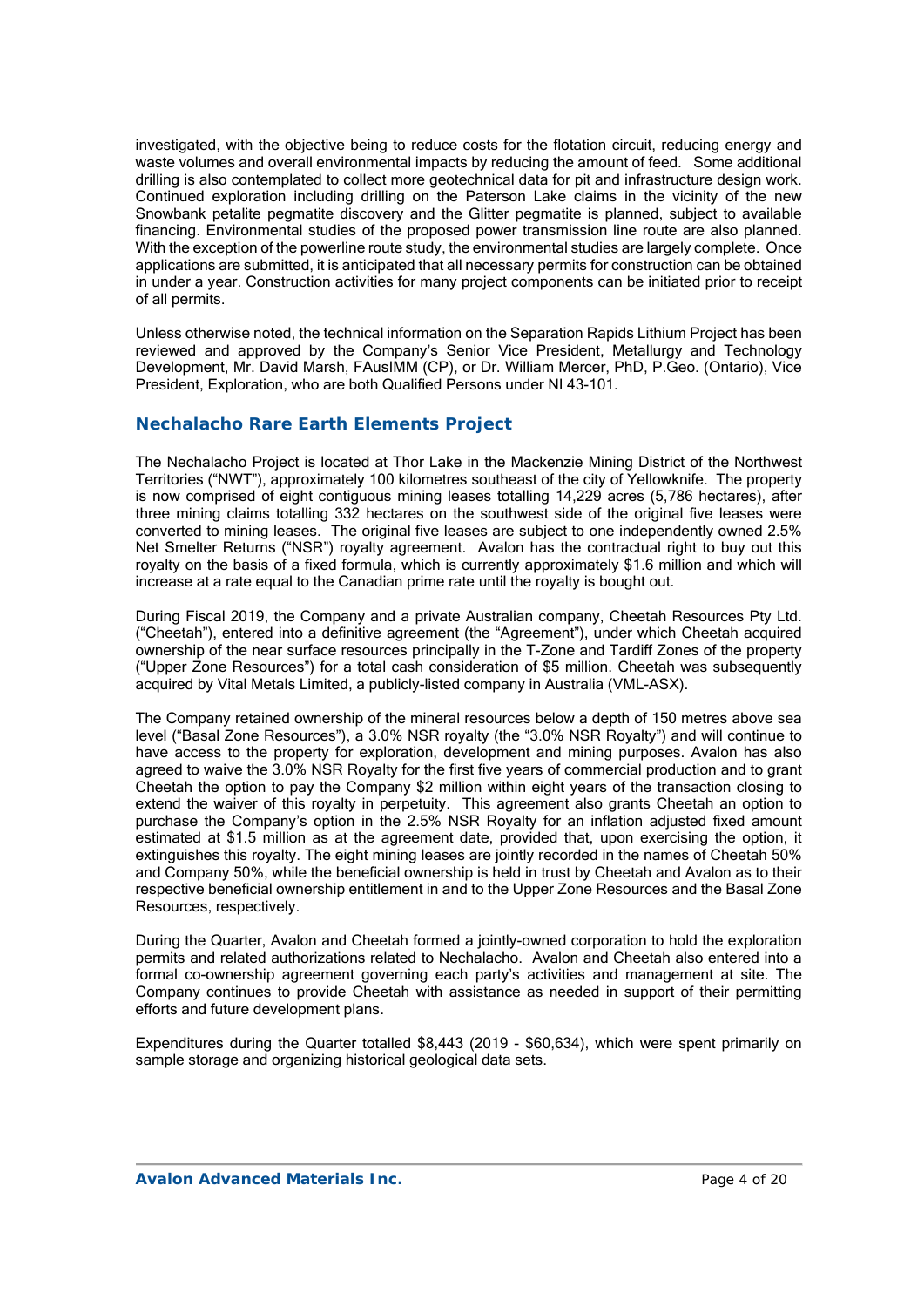## *East Kemptville Tin-Indium Project*

The 100% owned East Kemptville Tin-Indium Project is located 55km northeast of Yarmouth, Nova Scotia, Canada. The property consists of an exploration licence covering 1,165 hectares (2,880 acres). This licence was renewed during the Quarter. East Kemptville was an operating tin mine from 1985-1992 and was North America's only large primary tin producer, before closing prematurely in 1992 due to a collapse in tin prices. Increasing global demand for tin and tightening supplies have resulted in improved tin prices, creating an opportunity for Avalon to consider re-developing East Kemptville.

Avalon is presently in the process of securing full tenure to the site under a mineral lease to put the Company in a position to re-start production at a small scale, utilizing the existing stockpile resources for initial feed to a gravity concentrator, supplemented by accessing near-surface higher grade tin resources. The present model will remediate the existing environmental liability and ultimately result in the full rehabilitation of the site. During fiscal 2018 the Company completed a PEA based on this initial re-development model that indicated positive economics. The Company was in negotiation through 2019 with the surface rights holder to secure full site access to proceed with its redevelopment plans, but a final agreement has not yet been reached.

The Company incurred \$26,092 (2019 - \$ 96,934) in expenditures during the Quarter on the East Kemptville Project, which were mainly incurred on environmental studies and permitting, including the evaluation of various tailing management strategies, and re-evaluating the project development model using ore sorting technology.

### Project Development Update

During the Quarter, work was limited to the evaluation of alternative development models as a consequence of the surface rights holder putting a hold on any new work on all tailing management areas (TMA). This is being done to further assess their long term strategy for managing the risk of a future dam failure of the existing facility. Accordingly, Avalon is now revising its strategy in an effort to allow short term project development focused mainly on treating the low-grade ore stockpiles using ore-sorting technology, and postpone or eliminate the need for utilizing the existing TMA while potentially streamlining the permitting process.

Cronimet Mining Processing SA (Pty) Ltd ("CMPSA") remain interested in partnering with the Company to implement its ore-sorting technology to recover tin concentrates, based on the encouraging results received from the bulk sample testwork in 2019. The overall strategy continues to focus on economic rehabilitation of the site through the production of tin, while allowing additional time for technical work to fully demonstrate the benefits and safety of the original TMA impermeable cover model. Reprocessing of the tailing itself is also under evaluation as an alternative business model that also realizes the long-term site rehabilitation, though permitting time lines would likely be extended for this option.

## *Lilypad Cesium Project*

The Lilypad Cesium Project consists of 14 claims, totaling slightly over 3,279 ha, covering a field of lithium, tantalum and cesium mineralized pegmatites, and located 150 kilometres northeast of Pickle Lake, Ontario. The claims were staked between January, 1999 and October, 2000 and are 100% owned by the Company with no underlying royalties. Previous owners of the property drilled some 50 shallow drill holes and Avalon completed 32 drill holes totaling 4,781 metres in 2000 and 2001 in a program focused primarily on tantalum potential that produced encouraging initial results including the discovery of significant cesium mineralization as the ore mineral pollucite assaying up to 6.205% Cs2O over 1.70 metres.

The project has been inactive since 2002 awaiting a recovery in tantalum prices or new demand for cesium minerals. New demand for cesium emerged in 2018, with the cessation of pollucite production at the Tanco mine in Manitoba. Then in 2019, Cabot Corp. announced the sale of its Specialty Fluids division (owner of the Tanco Mine) to Sinomine, a large Chinese mining and chemical company with a division focused on rare metals supply. This created an opportunity to establish a new pollucite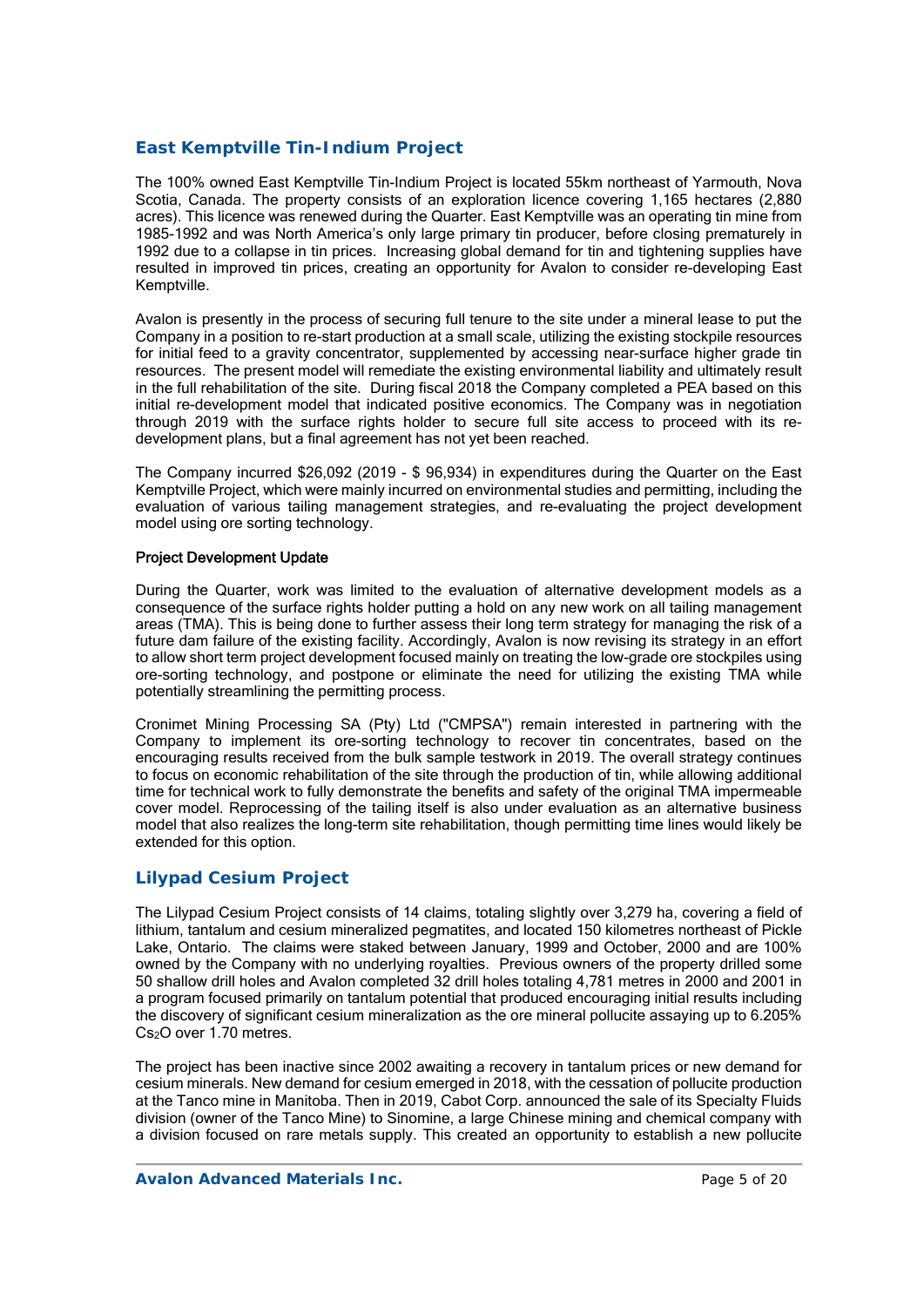supply chain to serve cesium markets outside China. Further, there is now renewed interest in tantalum due to limited supply sources and growing demand in new technology.

With recent increasing market interest in both cesium and tantalum, a field program is justified to further investigate the potential for near-term development of tantalum and cesium resources on the property. Renewed exploration work is now planned, subject to financing, for summer 2020 and will include recovery of small bulk samples for metallurgical testwork, primarily to design an efficient process to concentrate the pollucite. The program will also include geological mapping and geochemical sampling to better understand cesium distribution and identify new tantalum and cesium drill targets.

The project is located in the traditional territory of the Eabametoong First Nation (EFN), approximately 25 km west of the community of Fort Hope. Following the election of a new EFN Chief (Harvey Yesno) and Council in 2019, the Company has re-started consultation with the EFN community leadership and discussions on exploration support services that community members can provide for the summer field program.

### *Other Projects*

Will Scarlet. In October, 2019, the Company signed a letter of intent with a private US company, Coal Strategy Advisors, LLC, ("CSA"), to partner in the Will Scarlett Rare Earths Recovery Project ("Will Scarlett") located near Marion, Illinois. Will Scarlett is a closed coal mine site where recent geochemical sampling has found elevated levels of rare earth elements (or "REE") and other metallic elements such as cobalt, nickel, lithium, manganese and zinc in mine waste materials.

The rare earths are found at Will Scarlett in the acid mine drainage ("AMD") and in the precipitates generated from lime treatment of the AMD to neutralize the acidity. Sampling of the precipitates and AMD has revealed high concentrations of total rare earth oxides in the order of 500 ppm. Also notable is that, unlike most hardrock rare earth resources, no significant uranium or thorium has been detected associated with the rare earths at Will Scarlett.

The partners are working with the inventors of an innovative new extraction technology involving a filtration process using nano-technology. Bench scale testwork completed to date indicates it has potential to recover separated rare earths, which if proven effective at a larger scale would create an important new business opportunity. Analytical and process testwork continued during the quarter, with expenditures totaling approximately \$64,000. This information is being used to design a demonstration facility to scale up the new recovery process, prove its scalability and begin producing small quantities of mixed rare earth product for further evaluation. The technology can also be used to recover other metallic elements from the AMD and contribute to the environmental remediation of the site.

Avalon and CSA plan to enter into a formal joint venture agreement in 2020 once the business development plan is agreed and funding is arranged. The partners are party to several applications for funding through US government programs initiated in 2019 to support domestic rare earth supply chain development. Subject to arranging financing and finalizing the business agreement, the partners plan to proceed with implementing the demonstration facility in the summer of 2020.

CleanTech Business Opportunities. The Company continues to evaluate other new clean technology business opportunities that offer potential for near term revenue streams. Several proposals from private companies with new clean technology business ideas were received and considered during the Quarter including one focused on extracting value from various types of waste materials.

During the Quarter, the Company signed an MOU with a private Company in Newfoundland to work together to develop the framework for an aggregate quarry re-development project including researching markets for the aggregate products to secure off-take commitments and confirm the economic viability of the project. A study of aggregate markets along the east coast of the US and the Caribbean is now in progress. Located near the Port of Stephenville, the area also offers potential for discovery and development of other industrial minerals and critical minerals products. The quarry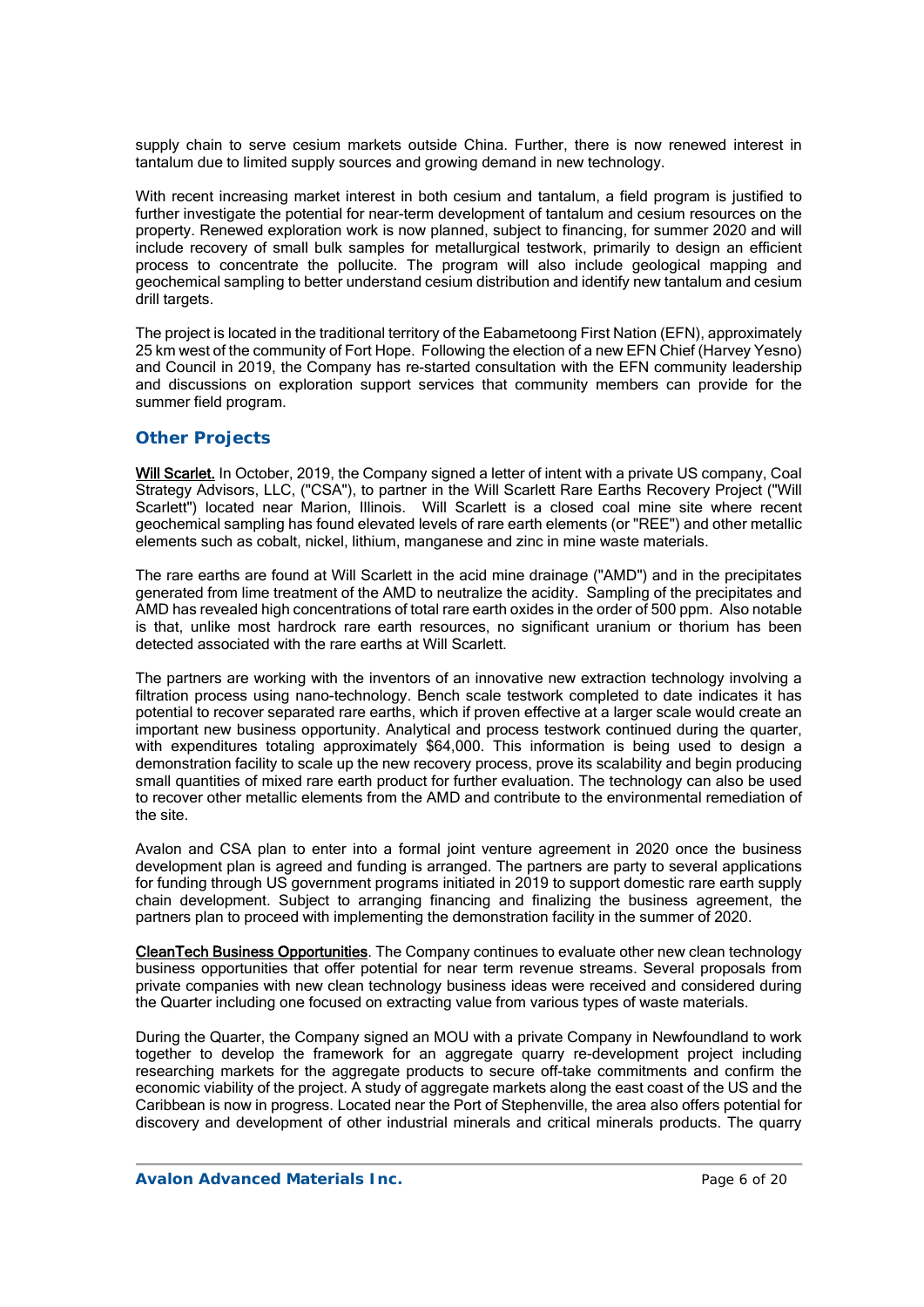project is part of a business broader plan to establish a new clean technology hub also involved in renewable energy and agricultural technology development.

# **Corporate Social Responsibility**

In November 2019, the Company released its 2019 Sustainability Report, which is available for download on the Company's website at: http://www.avalonAM.com

The 2019 Sustainability Report was prepared in accordance with the streamlined October 2016 Global Reporting Standards. The 2019 Sustainability Report incorporates a self-assessment of Fiscal 2019 performance and sets targets for 2020 against the applicable Mining Association of Canada "Toward Sustainable Mining" indicators. It also integrates the United Nations' 17 Sustainable Development Goals into our sustainability performance for the first time. Notably, Avalon completed risk assessments and updated all Emergency Response Plans for the sites where work was completed during the fiscal year. All work programs at project sites were completed without environmental or health and safety incidents.

In addition to the Company's safety performance, the report includes many other accomplishments such as community outreach, and metallurgical process improvements that contribute to improved environmental performance. Avalon is committed to working closely with its Indigenous partners to create lasting economic and social benefits in the communities. Dialogue is ongoing with the Acadia First Nation in Nova Scotia as it relates to the East Kemptville Project and with Wabaseemoong Independent Nations ("WIN") and Métis Nation of Ontario with respect to the Separation Rapids Lithium Project, and was recently initiated with new Eabametoong First Nation Chief, Chief Harvey Yesno for the Lilypad Cesium-Tantalum Project.

Avalon's leading sustainability efforts are also benefitting the exploration industry. During Fiscal 2019, the Prospectors and Developers Association of Canada ("PDAC") adopted Avalon's energy monitoring system and published it for its members, as well as working with regulators to develop balanced regulations with applicability to Avalon projects. Avalon is participating in a multistakeholder development of a climate change risk assessment and will utilize it, if applicable, to augment existing risk assessments and project design. Avalon also supported PDAC in the development of training materials for the Mining Association of Canada's Toward Sustainable Mining's Community of Interest Panel regarding the exploration industry. PDAC may further adapt them for a broad range of educational applications.

The Company's focus is on materials that enable clean technology, including electric vehicles, solar and wind power. In order to do this sustainably, Avalon designs its operations to minimize environmental impacts and greenhouse gas emissions, while planning for rehabilitation and productive use of the land post closure. The Company also now incorporates a staged-development approach to its cleantech materials projects, which involves starting production at a modest scale, to minimize project footprint and potential risks to environment, while also reducing investment risk and creating opportunities for its Indigenous business partners. Further, Avalon is a leader in looking at closed mine sites as opportunities to remediate long term environmental liabilities through economic extraction of valuable minerals from waste materials using new technologies such as sensor-based ore-sorting.

In response to the increasing concern expressed by regulators, insurers, investors, customers and other communities of interest, and building on its historic success in reducing greenhouse gas emissions, Avalon has recently begun investigating the potential to become carbon neutral by 2050. In conjunction with climate change risk assessment, Avalon is investigating a wide range of opportunities and potential barriers to cost effectively achieving this, and is cautiously optimistic that a serious and realistic commitment to this aggressive goal can be made.

Being a recognized sustainability leader reduces costs and facilitates good relationships with communities, which helps reduce risk of experiencing lengthy delays in receiving operating permits and approvals. This also helps facilitate the acquisition of our social license to operate. Avalon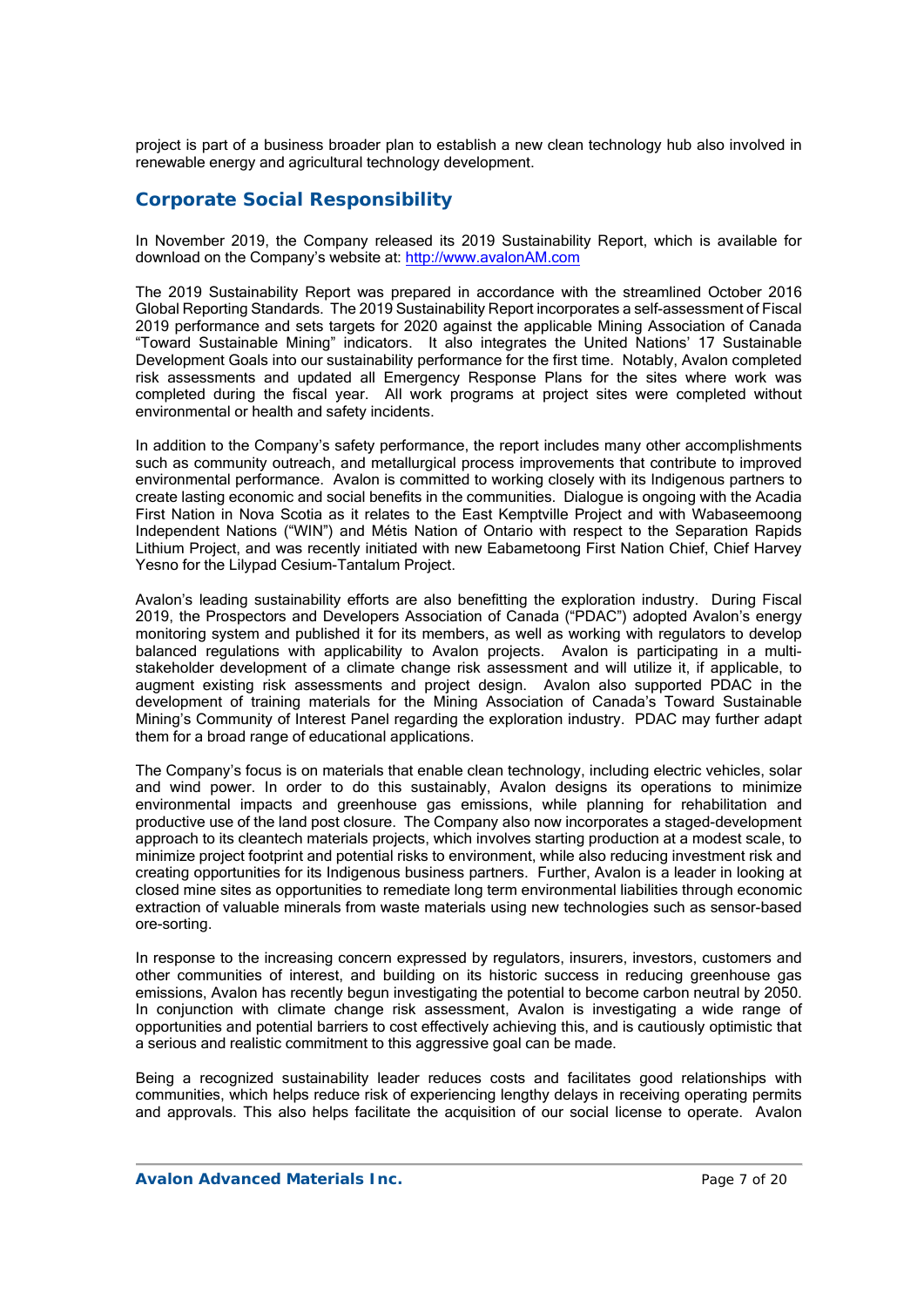believes that responsible users of our clean tech materials will require increasingly sustainable sources for their materials which we believe will provide Avalon with a strategic advantage.

## **Administration and Other**

During the Quarter, the Company completed the sale of the Upper Zone Resources of its Nechalacho REE Project for a total cash consideration of \$5 million, resulting in a net gain on sale of \$2,373,261.

Interest income decreased to \$9,949 compared to \$15,126 in the same quarter in fiscal 2019. Higher interest-bearing cash balances were offset by the repayment of an interest-bearing loan owed to the Company from an NWT-based business in early fiscal 2020.

Management fees of \$11,119 were earned in the Quarter (2019 - \$nil) related to the management of Cheetah's work programs at Nechalacho, which commenced towards the end of fiscal 2019.

Corporate and Administrative expenses totalled \$556,029 during the Quarter, a 7% decrease from the amount incurred during the comparative quarter in Fiscal 2019 (\$600,088). The main areas of decreased operating expenses for the Quarter were salaries and benefits and occupancy expenses, which were offset by higher public and investor relations costs and marketing and sales expenses.

Salaries and benefits for the Quarter decreased by approximately 17% to \$293,746 compared to \$353,369 for the same quarter in fiscal 2019. The decrease in salaries and benefits was primarily related to reduced executive compensation and a reduction in the provision for accrued vacation days.

Directors' fees decreased by \$12,950 (72%) to \$5,000 compared to \$17,950 for the same quarter in Fiscal 2019. Effective September 1, 2019, the base yearly Director's fee was reduced to \$5,000 (from \$10,000) and the meeting fees (\$400 per meeting) and the Board and Committee Chair fees (\$3,000) were eliminated.

No occupancy expenses were recognized during the Quarter compared to \$80,026 for the same quarter in Fiscal 2019. The decrease is primarily related to the adoption of IFRS 16, and is partly offset by the increase in depreciation expense for the leased office premise of \$49,022 and the increase of \$12,220 in interest expense on lease obligation. The balance of the decrease is mostly due to the reduced size of the company's office premises.

Expenses on public and investor relations increased by \$59,048 (239%) to \$83,746 during the Quarter compared to the same quarter in Fiscal 2019. The increase is primarily related to the increased amount of work provided by consultants with respect to investor relations activities and increased level of investor relations activities. Investor relations activities during the Quarter included roadshows in Montreal, Quebec City, New York and Arizona as well as attendance at AMEBC in Vancouver. Subsequent to the end of the Quarter, the Company participated in the Investors Exchange at the annual PDAC convention in Toronto, but subsequent investor conferences planned for March and April have all been postponed or cancelled due to the COVID-19 lockdown.

Expenses on marketing, sales and government relations increased by \$36,445 (930%) to \$40,363 during the Quarter compared to the same quarter in Fiscal 2019 with most of the increase being due to significantly increased government relations activities. This is a result of new interest in both the Federal and Provincial governments on creating policy to enable new critical minerals supply chains to be established in Canada. With Avalon being one of the few Canadian companies with significant experience in this area, the Company has been frequently asked to support these efforts. This work is now being led by consulting Government Affairs Advisor, Zeeshan Syed.

No resource properties were abandoned and no impairment losses were recognized during the Quarter.

Share based compensation expense remained consistent at \$19,112 for the Quarter compared to \$19,173 for the same quarter in Fiscal 2019.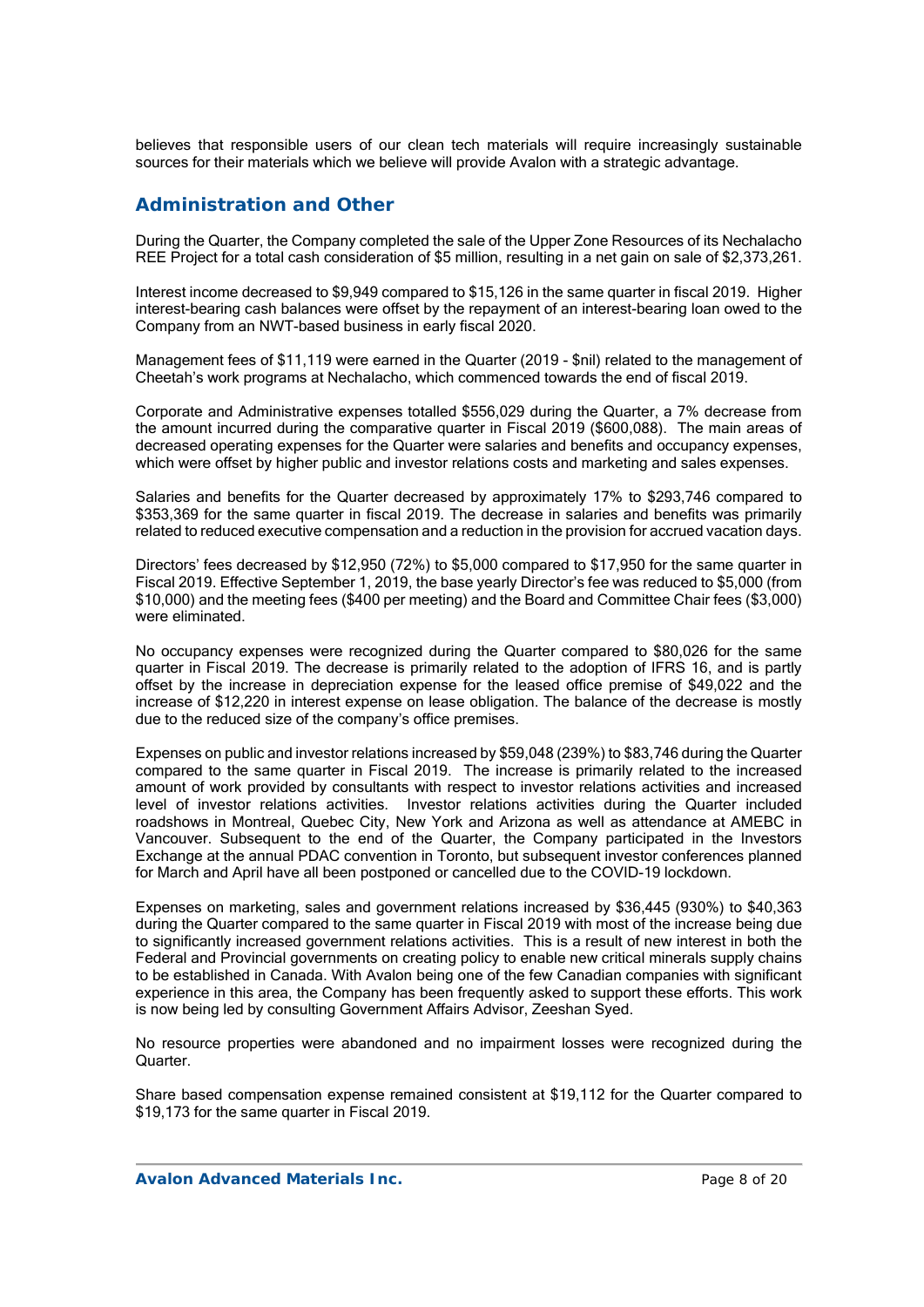The fair values of the Company's outstanding convertible redeemable preferred shares (issued in March 2017, January 2018 and July 2018) were also re-measured, which resulted in losses of \$7,875 (2019 - \$116,813) and \$39,375 (2019 - \$261,188) for the Quarter and Six Month Period, respectively.

On February 29, 2020, the fair values of the Company's outstanding derivative liabilities (which included the warrants denominated in US\$ warrants and warrants with exercise prices that are subject to adjustment from time to time in the event of certain common share rights offerings) were remeasured using the Black-Scholes pricing model, which resulted in a gain of \$25,089 for the Quarter (being the decrease in the estimated value of these warrants between November 30, 2019 and February 29, 2020) (2019 – \$42,860) and a gain of \$16,198 for the Six Month Period (being the decrease in the estimated value of these warrants between August 31, 2019 and February 29, 2020) (2019 - \$100,293). The changes in the estimated value of these warrants are mainly caused by the fluctuation in the trading price of the Company's common shares on February 29, 2020 compared to August 31, 2019 and November 30, 2019.

For the Six Month Period, interest income decreased to \$19,939 compared to \$29,067 in the same period in fiscal 2019. Higher interest-bearing cash balances were offset by the repayment of an interest-bearing loan owed to the Company from an NWT-based business in early fiscal 2020.

Management fees of \$101,106 were earned in the Six Month Period (2019 - \$nil) related to the management of Cheetah's work programs at Nechalacho, which commenced towards the end of fiscal 2019. It is not expected that any substantial management fees will be earned subsequent to the Six Month Period as Cheetah is now mostly managing its own work programs.

For the Six Month Period, corporate and administrative expenses totalled \$1,136,006 compared to \$1,280,875 for the same period in fiscal 2019. The main areas of decreased operating expenses for the Six Month Period were salaries and benefits and occupancy expenses, which were offset by higher public and investor relations costs and marketing and sales expenses.

Consistent with the Quarter and for similar reasons, salaries and benefits for the Six Month Period decreased by approximately 7% to \$650,334, compared to the same period in fiscal 2019, and Directors' fees decreased to \$10,000 from \$39,500.

Consistent with the Quarter and for similar reasons, marketing and government relations expenses increased by \$48,045 (384%) to \$60,660 during the Six Month Period compared to the same period in fiscal 2019.

Share based compensation decreased to \$36,933 from \$45,278 during the Six Month Period compared to the same period in fiscal 2019. This decrease is primarily related to the decrease in the number of options earned during the Six Month Period compared to the same period in fiscal 2019.

During the six month period ended February 28, 2019, the Company abandoned three exploration licences peripheral to the Special Licence of the East Kemptville Project and accordingly the costs incurred of \$639,034 on the mineral claims under these exploration licences had been written off as an impairment loss during this period.

The Company recognized a financing transaction cost expense of \$177,503 during the six month ended February 28, 2019 relating to the issuance of the convertible note payable issued during this period.

# **Summary of Quarterly Results**

The following selected financial data is derived from the unaudited condensed consolidated interim financial statements and financial information of the Company.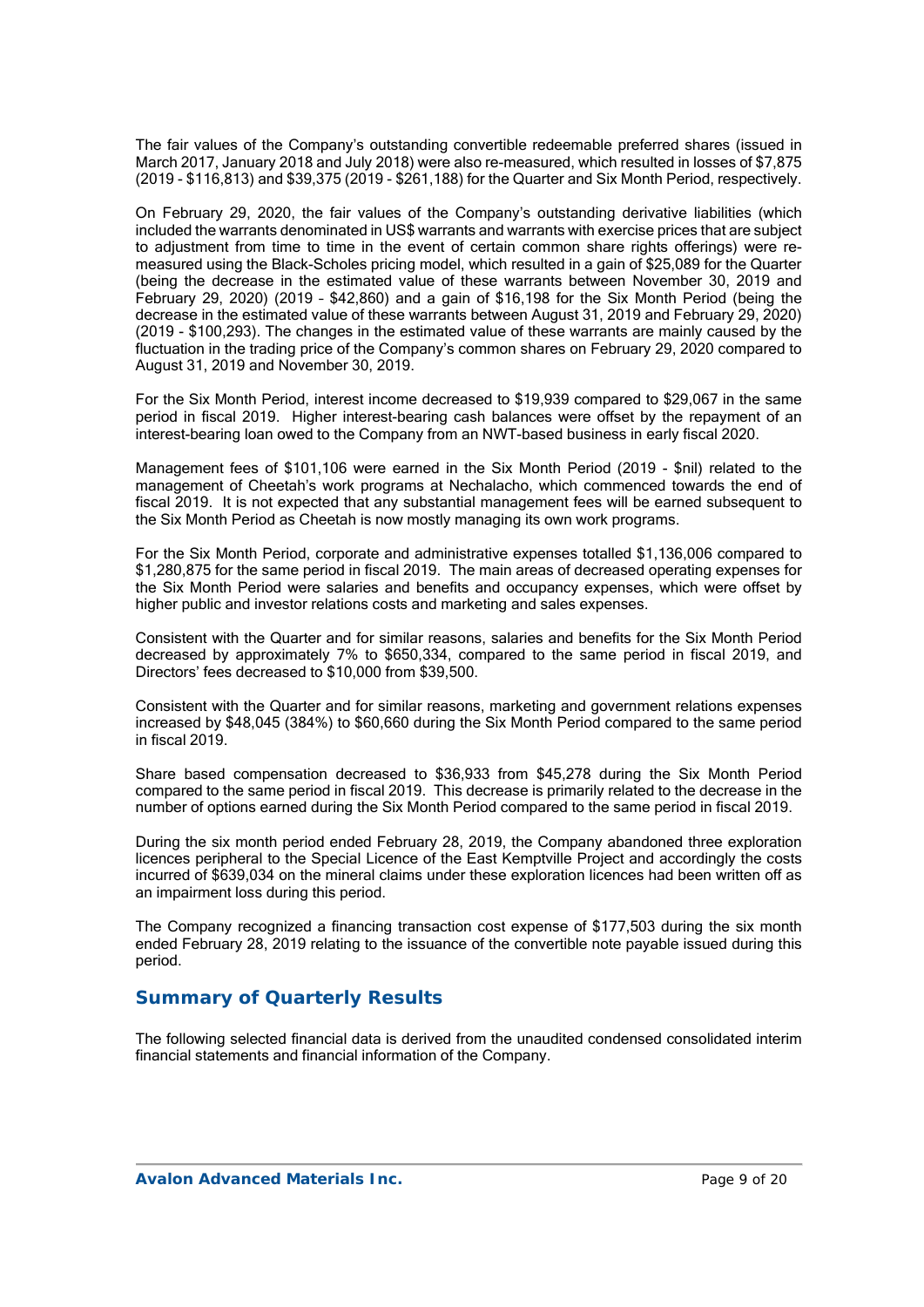| <b>Fiscal Year</b>                                  |                | 2020           |                | 2019          | 2018      |                |           |            |
|-----------------------------------------------------|----------------|----------------|----------------|---------------|-----------|----------------|-----------|------------|
| <b>For the Quarters Ended</b>                       | <b>Feb. 29</b> | <b>Nov. 30</b> | <b>Aug. 31</b> | <b>May 31</b> |           | <b>Nov. 30</b> | Aug. 31   |            |
|                                                     |                |                |                |               |           |                |           |            |
| Revenue                                             | 21,068         | 99,977         | 13,301         | 10,655        | 15,126    | 13,941         | 14,340    | 20,204     |
| Net Income (Loss) before<br>discontinued operations | ,700,782       | (576,385)      | (50, 259)      | (1, 127, 319) | (638,820) | (1,569,937)    | (786,927) | (682, 931) |
| Net Income (Loss)                                   | ,700,782       | (576, 385)     | (50, 259)      | (1, 127, 319) | (638,820) | (1,569,937)    | 786,927)  | (682, 931) |
| Income (Loss), per share,<br>basic                  | 0.005          | (0.002)        | (0.000)        | (0.004)       | (0.002)   | (0.006)        | (0.004)   | (0.003)    |
| Income (Loss), per share,<br>diluted                | 0.005          | (0.002)        | (0.000)        | (0.004)       | (0.002)   | (0.006)        | (0.004)   | (0.003)    |

The fluctuation in quarterly net loss is primarily due to share-based compensation expenses recognized as stock options granted to directors, officers, employees and consultants of the Company are earned, the gain on sale of property, plant and equipment, the impairment losses recognized on resource properties, changes in the fair value of derivative liabilities and convertible redeemable preference shares, and expensed financing transaction costs. The costs of resource properties are written down at the time the properties are abandoned or considered to be impaired in value.

# **Liquidity and Capital Resources**

In management's view, given the nature of the Company's operations, which consists mainly of the exploration and development of mineral properties, the most relevant financial information relates primarily to current liquidity, solvency, and planned property expenditures. The Company's financial success will be dependent on the economic viability of its resource properties and the extent to which it can develop its mineral resources. Such development may take several years to complete and the amount of resulting income, if any, is difficult to determine. The sales value of any mineralization discovered by the Company is largely dependent on factors beyond the Company's control, including the market value of the metals and minerals to be produced.

The Company manages its capital structure and makes adjustments to it based on the funds available to the Company in light of changes in general economic conditions, the Company's short term working capital requirements, and its planned exploration and development program expenditure requirements.

As the Company is in the development stage, its principal source of capital is from the issuance of equity securities. In order to achieve its objectives, the Company expects to spend its existing working capital and raise additional funds as required.

The outbreak of the novel strain of coronavirus, specifically identified as "COVID-19", has resulted in governments worldwide enacting emergency measures to combat the spread of the virus. These measures, which include the implementation of travel bans, self-imposed quarantine periods and social distancing, have caused material disruption to businesses globally resulting in an economic slowdown. Global equity markets have experienced significant volatility and weakness. Governments and central banks have reacted with significant monetary and fiscal interventions designed to stabilize economic conditions. The duration and impact of the COVID-19 outbreak is unknown at this time, as is the efficacy of the government and central bank interventions. It is not possible to reliably estimate the length and severity of these developments and the impact on the financial results and condition of the Company. The Company is implementing measures to reduce costs and preserve working capital during this period of reduced business activity. Among other measures, the Company's senior management has agreed to a 50% reduction in their salaries for the month of April, 2020.

As at February 29 2020, the Company has current assets of \$2,153,112 and current liabilities of \$943,960, and its working capital is \$1,209,152.

The Company's monthly operating expenditures, excluding expenditures on resource property work programs, average \$260,000 during periods of moderate project activity. The Company's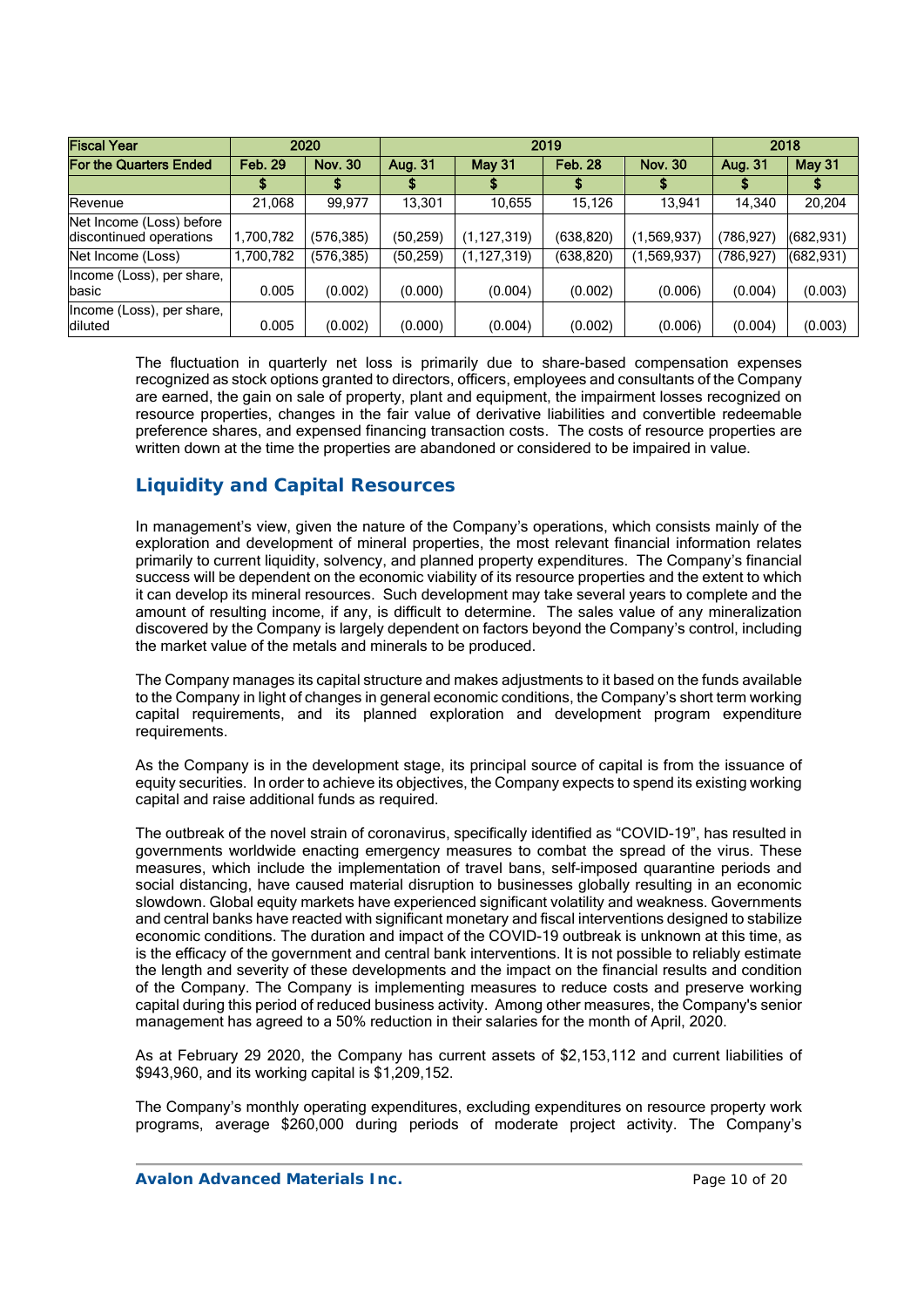contemplated resource property expenditures for Fiscal 2020, assuming the requisite financing is in place, are budgeted at approximately \$1,700,000 (excluding capitalized salaries and benefits), of which approximately \$265,536 had been incurred by February 29, 2020.

The Company will need to raise additional capital to fund significant new work programs on the Separation Rapids Lithium, East Kemptville and Lilypad Projects. Initiatives to raise additional capital are in progress. There continues to be some uncertainty as to the Company's ability to raise sufficient additional funds on favourable terms for all of its planned program expenditures. Discussions with potential joint venture partners to provide project financing are ongoing. These conditions create some uncertainty about the Company's ability to continue as a going concern. The Company's expenditures on other discretionary exploration and development activities have some scope for flexibility in terms of amount and timing, which can be adjusted accordingly.

The Company does not have any externally imposed capital requirements other than those certain Redemption Events contained in the preferred share terms. The Company continues to work on attracting more substantial project financing through the participation of one or more strategic partners, a long term construction debt financing facility, and/or through the equity markets. If the Company is not able to secure financing on satisfactory terms, expenditures on the development of its projects will need to be delayed.

All of the Company's resource properties are owned, leased or licenced with minimal holding costs. The most significant holding costs being annual lease rental fees on Nechalacho of \$24,841 (which will now be shared 50/50 with Cheetah) and the annual expenditures related to the mining leases at Separation Rapids and Warren Township totalling \$3,327.

A joint venture with an industry partner or end-user may represent an attractive alternative for financing the further stages in the development of any of the Company's projects once the capital requirements become relatively large.

The Company has a lease for its premises. As at the date of this MDA, the minimum lease commitments under this lease are as follows:

| Fiscal year ended August 31. | 2020                | S | 70,793  |
|------------------------------|---------------------|---|---------|
|                              | 2021                | S | 218.253 |
|                              | 2022                | S | 222.556 |
|                              | 2023                |   | 229.181 |
|                              | 2024                | S | 233.563 |
|                              | 2025 and thereafter |   | 63.280  |

## **Off Balance Sheet Arrangements**

As at February 29, 2020, the Company had no material off balance sheet arrangements such as guaranteed contracts, contingent interests in assets transferred to an entity, derivative instrument obligations or any instruments that could trigger financing, market or credit risk to the Company.

### **Transactions with Related Parties**

Balances and transactions between the Company and its subsidiaries have been eliminated on consolidation and are not disclosed here. Details of the transactions between the Company and other related parties are disclosed below:

a) Trading transactions

There have been no material trading transactions with related parties during each of the six months ended February 29, 2020 and February 28, 2019, other than the participation by Mr. Donald Bubar, Director, President and CEO in the November 2018 private placement, whereby Mr. Bubar subscribed for 1,000,000 Units at \$0.07 per Unit. Each unit was comprised of one common share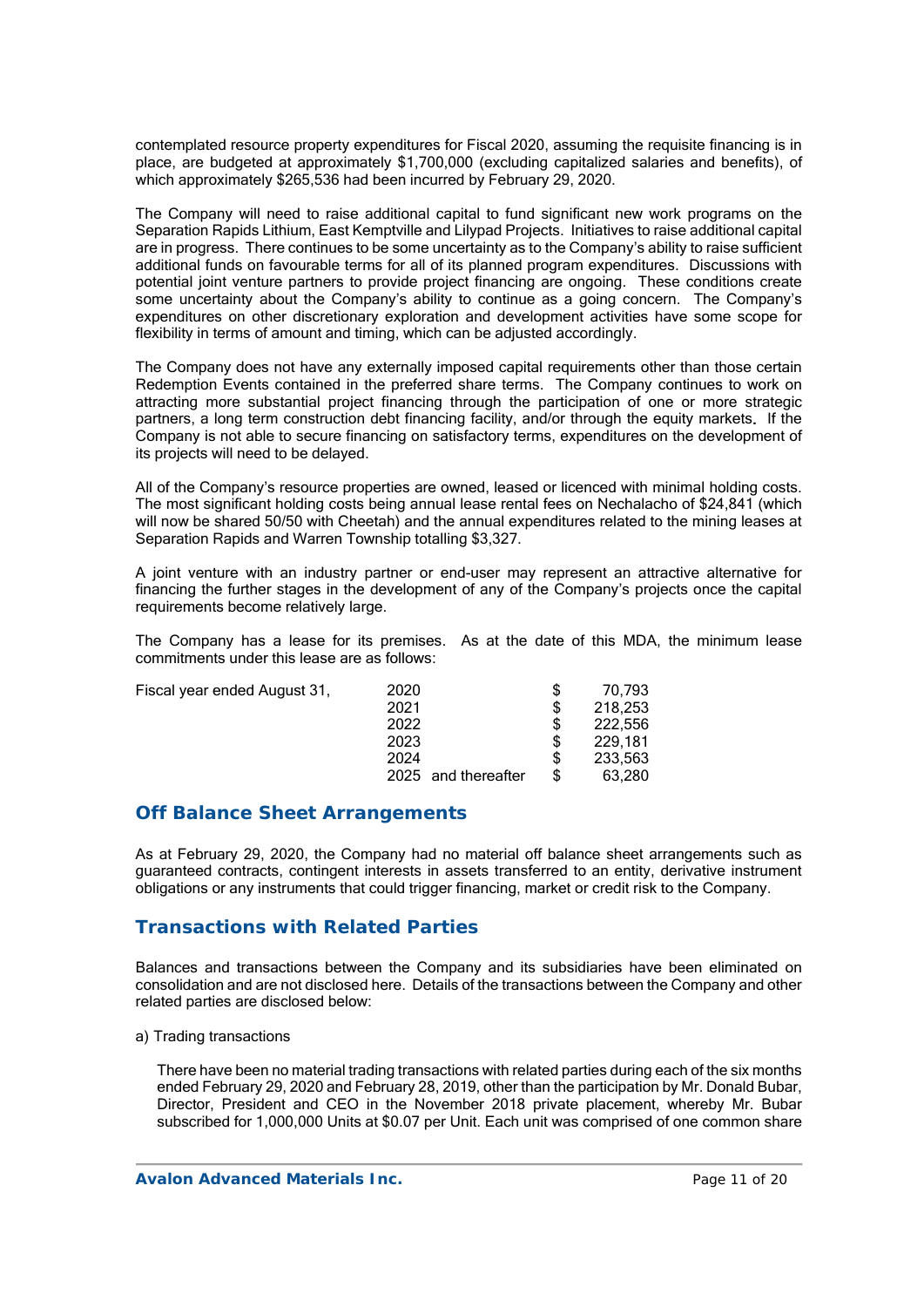and one half of one common share purchase warrant. Each whole warrant entitles the holder to acquire one common share at a price of \$0.12 until November 1, 2020.

b) Compensation of key management personnel

The remuneration of directors and other members of the Company's senior management team during each of the three and six months ended February 29, 2020 and February 28, 2019 are as follows:

|                                                           | <b>Three Months Ended</b> |                      |  |                      | <b>Six Months Ended</b> |                      |  |                      |
|-----------------------------------------------------------|---------------------------|----------------------|--|----------------------|-------------------------|----------------------|--|----------------------|
|                                                           |                           | February 29,<br>2020 |  | February 28,<br>2019 |                         | February 29,<br>2020 |  | February 28,<br>2019 |
| Salaries, benefits and directors' fees <sup>(1)</sup> $\$ |                           | 292,989              |  | 376.042              |                         | 655,041              |  | 810,130              |
| Share based compensation <sup>(2)</sup>                   |                           | 16.328               |  | 40,010               |                         | 32.234               |  | 61,342               |
|                                                           |                           | 309.317              |  | 416.052              |                         | 687,275              |  | 871.472              |

- $<sup>(1)</sup>$  Salaries and benefits of key management personnel capitalized to exploration and evaluation assets</sup> and PPE for the quarter ended February 29, 2020 and for the Period totaled \$62,379 (February 28, 2019 - \$92,383) and \$143,537 (February 28, 2019 - \$205,885), respectively.
- $(2)$  Fair value of stock options earned and recognized as share based compensation during the respective reporting period.

Unpaid directors' fees and salaries included in accrued liabilities and owing to the directors and members of the Company's senior management team totaled \$279,633 as at February 29, 2020 (August 31, 2019 - \$566,685).

# **Subsequent Events**

Subsequent to the end of the Period, the Company:

- a) granted an aggregate of 5,100,000 stock options with a weighted average exercise price of \$0.08 per share to certain employees, directors and consultants of the Company. The weighted average contract life of these options at issuance was 4.3 years; and
- b) issued a total of 3,906,465 common shares pursuant to the conversion of 10 B1 Preferred Shares and 10 C1 Preferred Shares.

# **Financial Instruments**

The Company's financial instruments consist of cash and cash equivalents, receivables, accounts payable and accrued liabilities, convertible note payable, convertible redeemable preferred shares, warrants denominated in foreign currency, and warrants with exercise prices that are subject to adjustment from time to time.

Management does not believe these financial instruments expose the Company to any significant interest, currency or credit risks arising from these financial instruments. The fair market values of cash and cash equivalents, receivables, and accounts payable and accrued liabilities approximate their carrying values.

The Company has 6,466,513 warrants outstanding as at February 29, 2020, with an original exercise price of US\$0.56 per share ("US\$ Warrants"). These warrants are subject to certain anti-dilution provisions, which may reduce the exercise price, with a floor of US\$0.5095 per share. The adjusted exercise price as calculated by the anti-dilution provisions as at August 31, 2019 and as at the date of this MDA is US\$0.5223. These warrants are exercisable until June 13, 2021. These warrants were recorded at fair value at the time of issuance, and are re-measured at fair value using the Black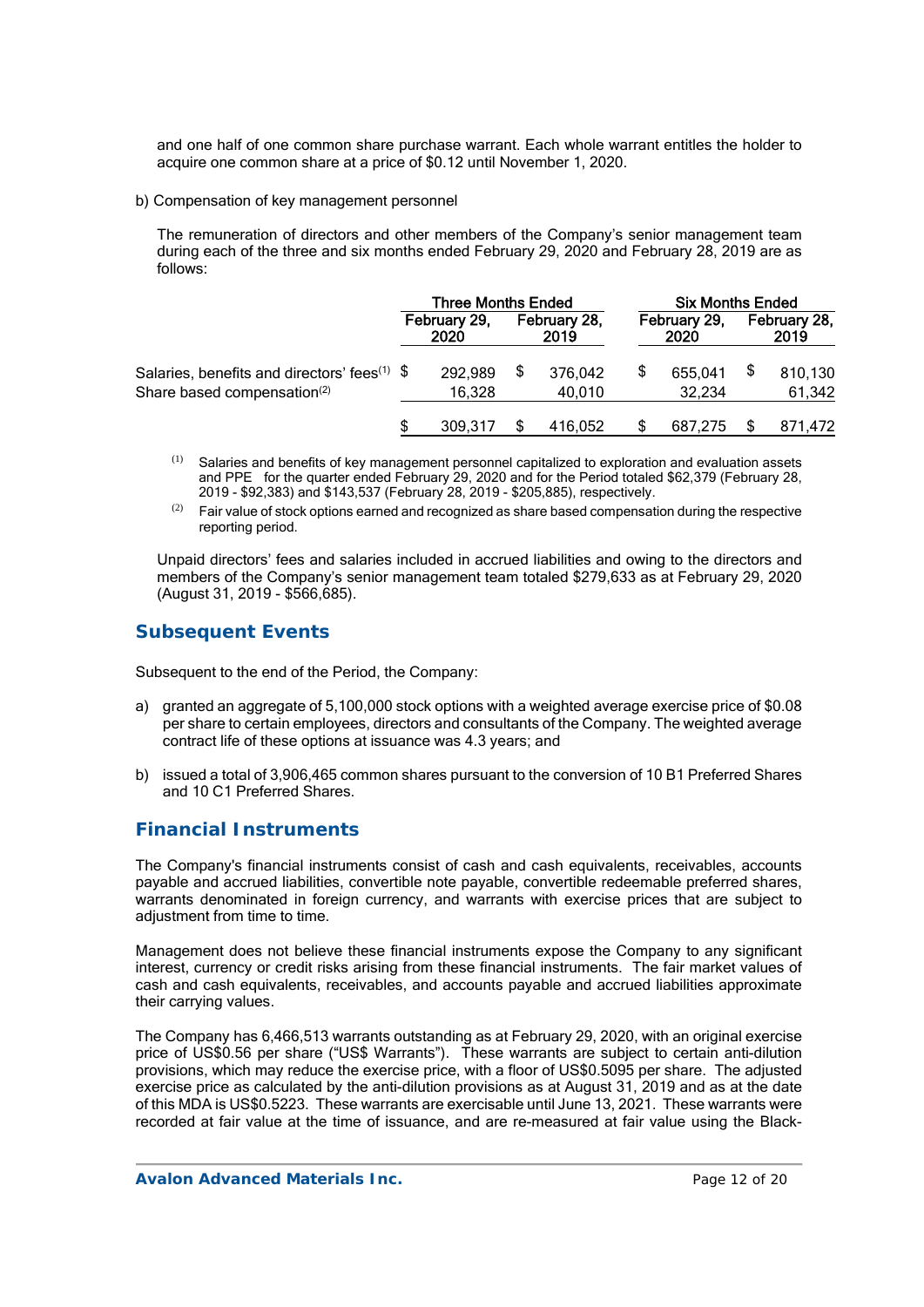Scholes pricing model at each financial statement reporting date, with the resulting change in fair value being recorded in the statement of comprehensive loss.

As the Company has the option to buy back the convertible note at any time for the outstanding face value, as such the fair value of the convertible note as at February 29, 2020 is its face value of \$58,333. The number of common shares to be issued would be 1,822,917 if the entire note balance of \$58,333 had been converted into common shares based on the closing price of the Company's common shares on the TSX of \$0.04 on February 29, 2020.

Interest income from cash and cash equivalents are recorded in the statement of comprehensive loss.

# **Outstanding Share Data**

### *a) Common and Preferred Shares*

The Company is presently authorized to issue an unlimited number of common shares without par value. The Company is also authorized to issue up to 25,000,000 preferred shares without par value, of which 950 have been issued and 20 are outstanding as at February 29, 2020.

As at February 29, 2020, the Company had 337,298,963 common shares, 10 Series B1 Preferred Shares and 10 Series C1 Preferred Shares issued and outstanding. Subsequent to the end of the Period, and as described earlier under "Subsequent Events", 3,906,465 shares were issued pursuant to the conversion of 10 B1 Preferred Shares, 10 C1 Preferred Shares. As at the date of this MDA, the Company has 341,205,428 common shares outstanding.

### *b) Options*

As at February 29, 2020, the Company had an aggregate of 8,535,000 incentive stock options outstanding with a weighted average exercise price of \$0.13 (of which 5,061,250 were vested and 3,473,750 were unvested). Subsequent to the end of the Period, 5,100,000 options were granted (as described earlier under "Subsequent Events"). As at the date of this MDA, the Company has 13,635,000 incentive stock options with a weighted average exercise price of \$0.11 outstanding.

### *c) Warrants*

As at February 29, 2020 the Company has the following common share purchase warrants outstanding:

- i. 6,466,513 US\$ Warrants, with an original exercise price of US\$0.56 per share and are exercisable until June 13, 2021. These warrants are also subject to certain antidilution provisions, which may reduce the exercise price, with a floor of US\$0.5095 per share. The adjusted exercise price as calculated by the anti-dilution provisions as at May 31, 2019 and as at the date of this MDA is US\$0.5223;
- ii. 20,000 warrants, issued pursuant to the Accommodation Agreement, with an average exercise price of \$0.22 per share and will expire as follows: 10,000 warrants on July 31, 2020 and 10,000 warrants on August 2, 2021;
- iii. 6,900,000 A1 Warrants with an exercise price of \$0.23 per common share which are exercisable until March 10, 2022;
- iv. 6,250,000 B1 Warrants with an exercise price of \$0.15 per common share which are exercisable until January 15, 2023;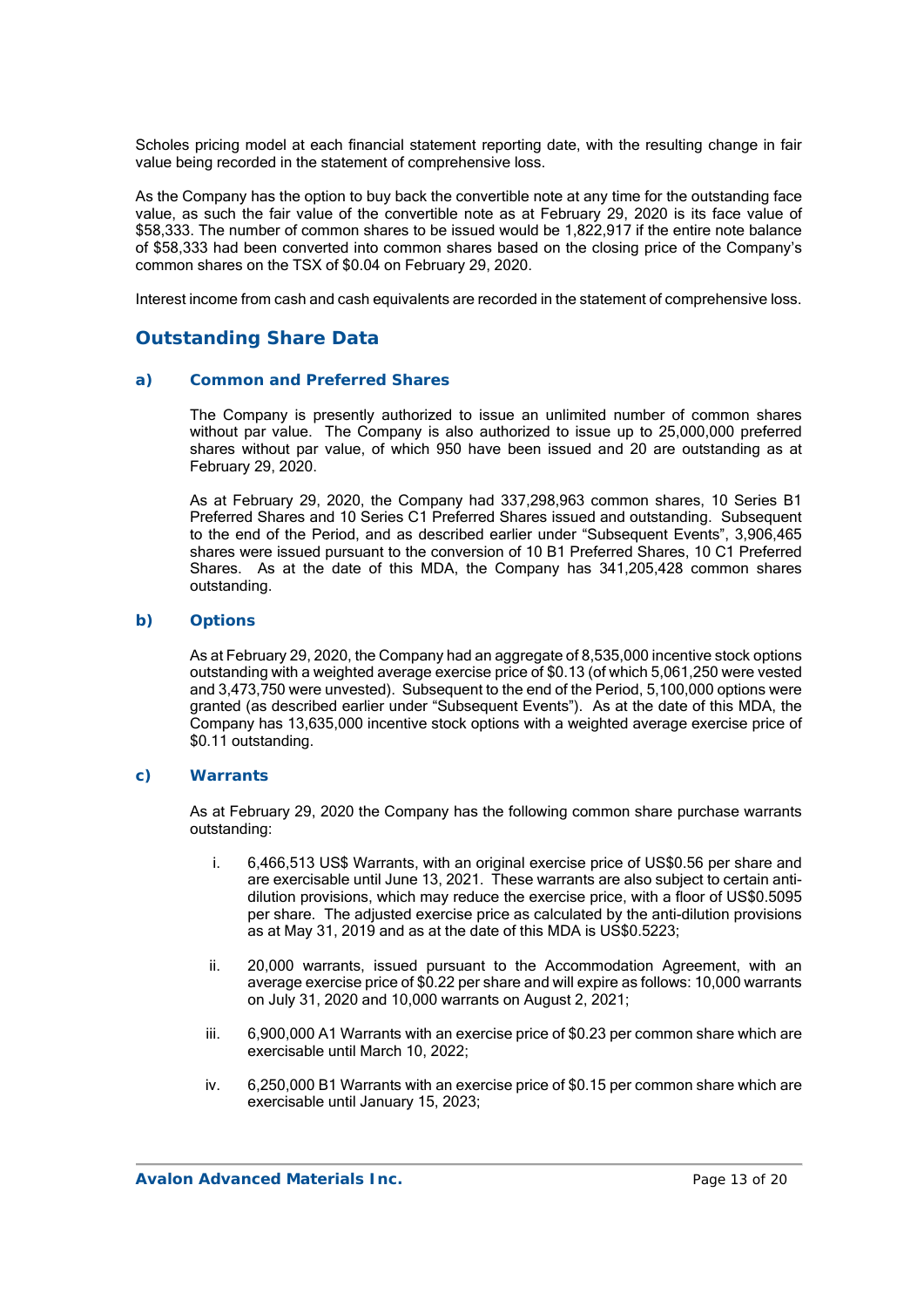- v. 1,400,000 warrants with an exercise price of \$0.12 per share expiring on June 29, 2020, or if the closing price of the common shares on the TSX is \$0.16 or higher for a period of twenty consecutive trading days after June 29, 2018, the Company may, by notice to the holder reduce the expiry date of the warrants to not less than 30 days from the date of such notice;
- vi. 2,250,000 warrants with an exercise price of \$0.12 per share expiring on July 11, 2020, or if the closing price of the common shares on the TSX is \$0.16 or higher for a period of twenty consecutive trading days after July 11, 2018, the Company may, by notice to the holder reduce the expiry date of the warrants to not less than 30 days from the date of such notice;
- vii. 3,750,000 C1 Warrants with an exercise price of \$0.125 per common share which are exercisable until June 29, 2023;
- viii. 1,900,000 warrants with an exercise price of \$0.12 per share expiring on November 1, 2020, or if the closing price of the common shares on the TSX is \$0.16 or higher for a period of twenty consecutive trading days after November 1, 2018, the Company may, by notice to the holder reduce the expiry date of the warrants to not less than 30 days from the date of such notice;
- ix. 287,500 warrants with an exercise price of \$0.12 per share expiring on November 23, 2020, or if the closing price of the common shares on the TSX is \$0.16 or higher for a period of twenty consecutive trading days after November 23, 2018, the Company may, by notice to the holder reduce the expiry date of the warrants to not less than 30 days from the date of such notice; and
- x. 4,575,000 warrants with an exercise price of \$0.07 per share expiring on November 30, 2021.

The Company is also committed to issue 20,000 warrants to the NWTMN in two equal installments of 10,000 warrants upon the Nechalacho Project meeting certain milestones. These warrants will have a contractual term of five years and will have an exercise price based on the then current market price of the Company's common shares at the date of issue of the warrants.

### *d) Brokers' Compensation Warrants*

As at February 29, 2020, the Company had no compensation warrants outstanding.

## **Disclosure Controls and Procedures**

Disclosure controls and procedures are designed to provide reasonable assurance that material information is gathered and reported to senior management, including the Chief Executive Officer ("CEO") and Chief Financial Officer ("CFO"), as appropriate, to permit timely decisions regarding public disclosure.

Management, including the CEO and CFO, has designed or caused to be designed under their supervision, disclosure controls to provide reasonable assurance that the information required to be disclosed in annual filings, interim filings, or other reports filed or submitted under Canadian securities legislation, or reports filed or submitted under the U.S. Securities Exchange Act of 1934 is recorded, processed, summarized and reported within the time period specified in those rules.

# **Internal Control over Financial Reporting**

The CEO and CFO are also responsible for the design of the Company's internal controls over financial reporting ("ICFR") to provide reasonable assurance regarding the reliability of financial reporting and the preparation of financial statements for external purposes in accordance with IFRS.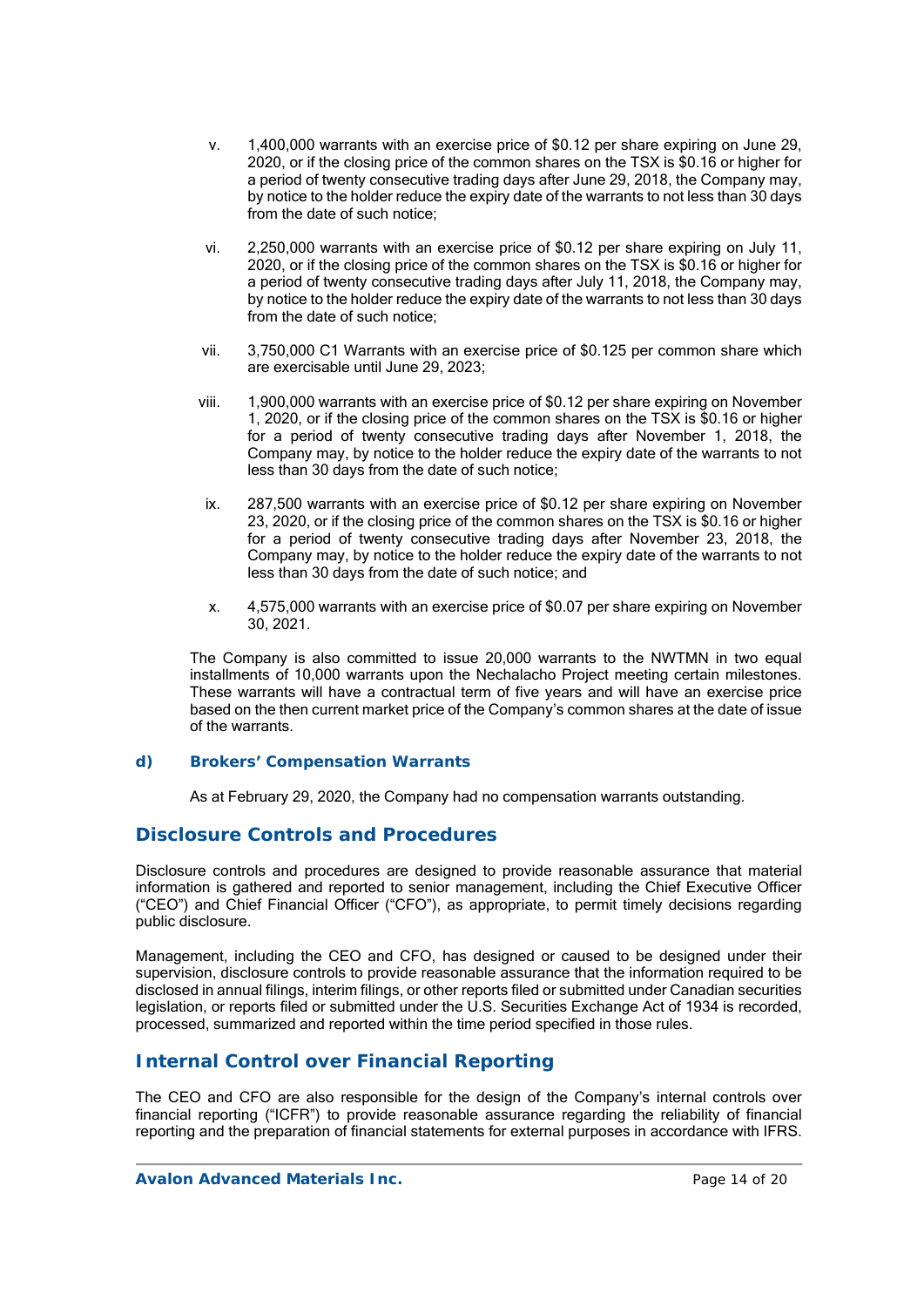Because of its inherent limitation, internal control over financial reporting may not prevent or detect misstatements.

There have been no changes to the Company's design of internal controls over financial reporting that occurred during the Quarter that materially affected, or are reasonably likely to affect, the Company's ICFR.

# **Critical Accounting Judgments and Estimation Uncertainties**

The preparation of the consolidated financial statements in conformity with IFRS requires that the Company's management make critical judgments, estimates and assumptions about future events that affect the amounts reported in the consolidated financial statements and the related notes thereto. Actual results may differ from those estimates. Estimates and assumptions are reviewed on an on-going basis based on historical experience and other factors that are considered to be relevant under the circumstances. Revisions to estimates are accounted for prospectively.

The Company has identified the following significant areas where critical accounting judgments, estimates and assumptions are made and where actual results may differ from these estimates under different assumptions and conditions and may materially affect financial results or the financial position reported in future periods.

Further details of the nature of these assumptions and conditions may be found in the relevant notes to the consolidated financial statements.

### *Key Sources of Estimation Uncertainty*

Information about assumptions and estimation uncertainties that have a significant risk of resulting in a material adjustment to the financial results or the financial positions reported in future periods are included in the following notes:

#### Recoverability of Exploration and Evaluation Assets, Development Assets and Property, Plant and **Equipment**

The Company assesses its long-lived assets, specifically all exploration and evaluation assets, development assets and PPE at each reporting date to determine whether any indication of impairment exists. Where an indicator of impairment exists, a formal estimate of the recoverable amount is made, which is the higher of the fair value less costs of disposal and value in use. These assessments require the use of estimates and assumptions such as long-term commodity prices, discount rates, foreign exchange rates, future capital requirements, exploration potential and operating performance.

### Determination of Reserve and Resource Estimates

Mineral reserves and resources are estimates of the amount of ore that can be economically and legally extracted from the Company's exploration and development properties. The estimation of recoverable reserves is based upon factors such as estimates of commodity prices, production costs, production techniques, future capital requirements and foreign exchange rates, along with geological assumptions and judgments made in estimating the size and grade of the ore body. Changes in the reserve or resource estimates may impact the carrying value of exploration and evaluation assets, development assets, PPE, site closure and reclamation provision and amortization expense.

### Fair Value of Share Based Payments and Warrants

The Company follows IFRS 2, Share-based Payment, in determining the fair value of share based payments. This calculated amount is not based on historical cost, but is derived based on assumptions (such as the expected volatility of the price of the underlying security, expected hold period before exercise, dividend yield and the risk-free rate of return) input into a pricing model. The model requires that management make forecasts as to future events, including estimates of: the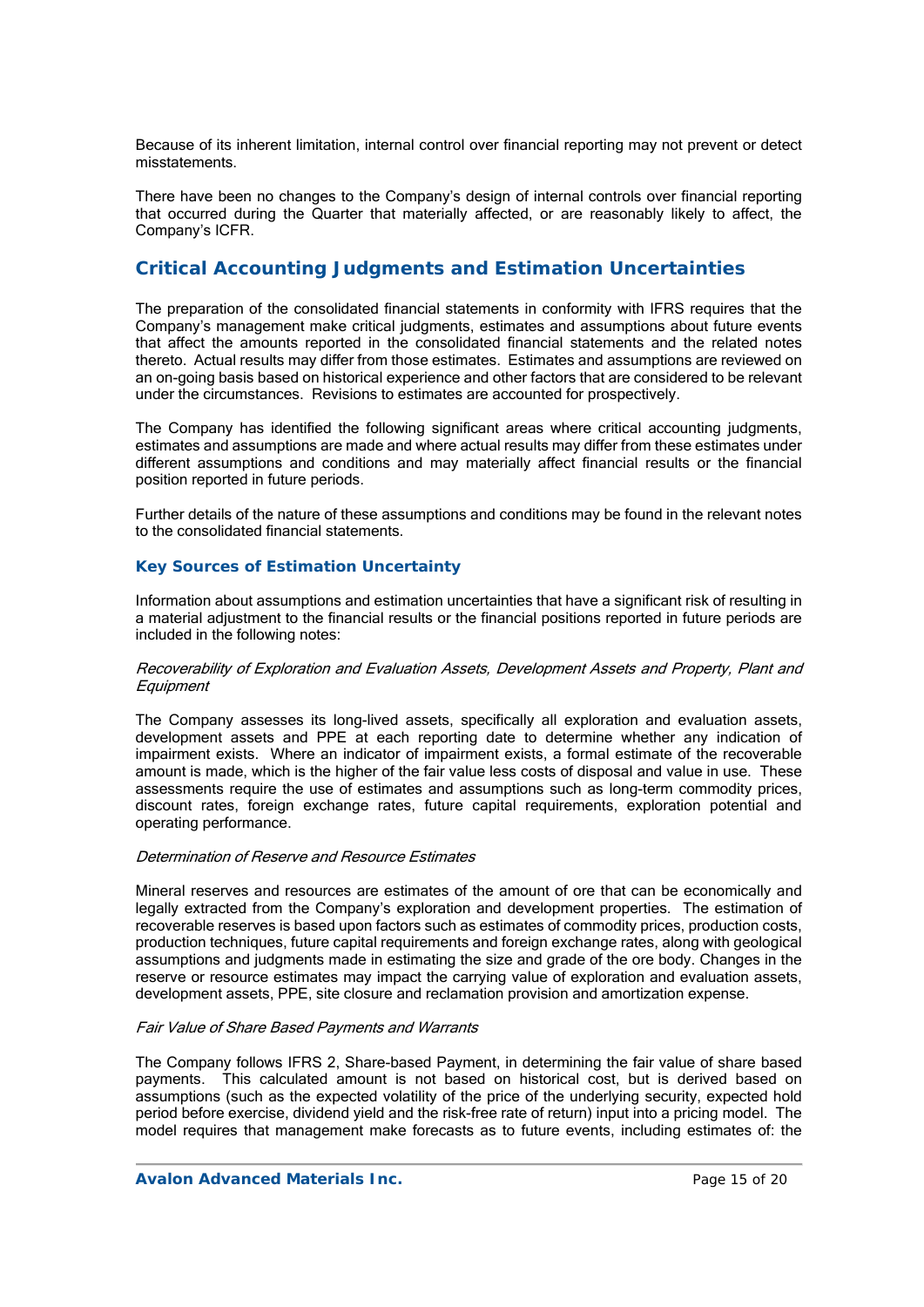average future hold period of issued stock options and compensation warrants before exercise, expiry or cancellation; future volatility of the Company's share price in the expected hold period; dividend yield; and the appropriate risk-free rate of interest. The resulting value calculated is not necessarily the value that the holder of the option or warrant could receive in an arm's length transaction, given that there is no market for the options or compensation warrants and they are not transferable. Similar calculations are made in estimating the fair value of the warrant component of an equity unit. The assumptions used in these calculations are inherently uncertain. Changes in these assumptions could materially affect the related fair value estimates.

#### Site Closure and Reclamation Provision

The Company's accounting policy for the recognition of a site closure and reclamation obligation requires significant estimates and assumptions such as: requirements of the relevant legal and regulatory framework, the magnitude of possible disturbance and the timing thereof, extent and costs of required closure and rehabilitation activity, and discount rate. These uncertainties may result in future actual expenditures differing from the amounts currently provided.

Site closure and reclamation provision recognized is periodically reviewed and updated based on the facts and circumstances available at the time.

### Property, Plant and Equipment - Estimated Useful Lives

Management estimates the useful lives of PPE based on the period during which the assets are expected to be available for use. The amounts and timing of recorded expenses for depreciation of PPE for any period are affected by these estimated useful lives. The estimates are reviewed at least annually and are updated if expectations change as a result of physical wear and tear, technical or commercial obsolescence and legal or other limits to use. It is possible that changes in these factors may cause significant changes in the estimated useful lives of the Company's PPE in the future.

### *Critical Judgments*

Information about critical judgments in applying accounting policies that have most significant effect on the consolidated financial statements are as follows:

#### Capitalization of Exploration and Evaluation Costs

Exploration and evaluation costs incurred during the year are recorded at cost. Capitalized costs include costs directly attributable to exploration and evaluation activities, including salaries and benefits of employees who are directly engaged in the exploration and evaluation activities. Administrative and other overhead costs are expensed. Exploration and evaluation costs incurred that have been determined to have future economic benefits and can be economically recoverable are capitalized. In making this judgment, management assesses various sources of information including but not limited to the geologic and metallurgic information, history of conversion of mineral deposits to proven and probable mineral reserves, scoping and feasibility studies, proximity of operating facilities, operating management expertise and existing permits.

# **Changes in Accounting Policies Including Initial Adoption**

The Company adopted the following new accounting standards during the Period:

*a) IFRS 16, Leases* 

IFRS 16, Leases ("IFRS 16") was issued by the IASB in January 2016 and replace IAS 17 Leases ("IAS 17"). IFRS 16 specifies the methodology to recognize, measure, present and disclose leases. The standard provides a single lessee accounting model, requiring lessees to recognize assets and liabilities for all leases except for short-term leases and leases with low value assets. At the commencement date of a lease, a lessee will recognize a liability to make lease payments (i.e., the lease obligation) and an asset representing the right to use the underlying asset during the lease term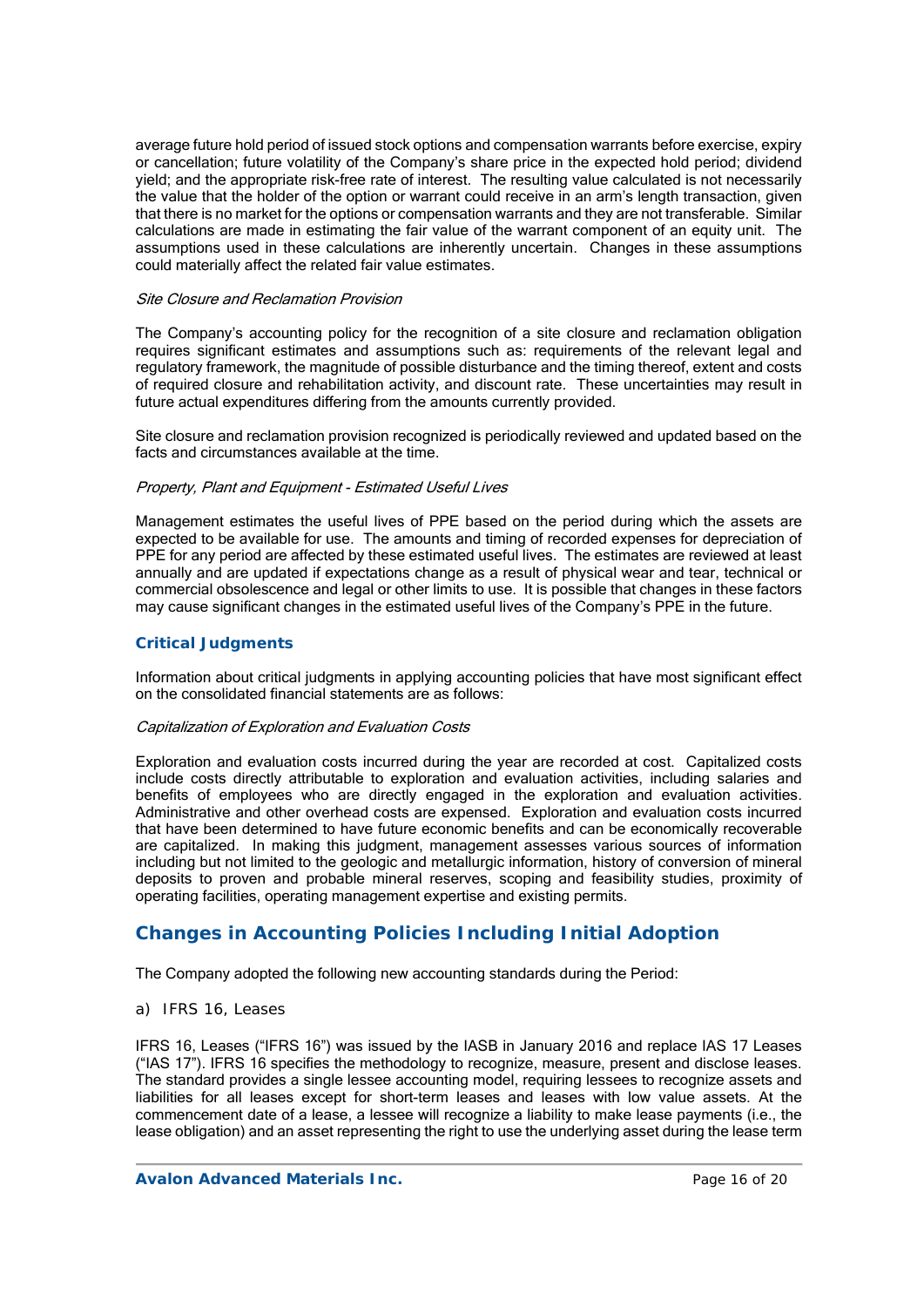(i.e., the right-of-use ("ROU") asset). Lessees will be required to separately recognize the interest expense on the lease obligation and the depreciation expense on the ROU asset. IFRS 16 substantially carries forward the lessor accounting requirements in IAS 17.

IFRS 16 is effective for annual periods beginning on or after January 1, 2019, with early adoption permitted. A lessee will apply IFRS 16 to its leases either retrospectively to each prior reporting period presented; or retrospectively with the cumulative effect of initially applying IFRS 16 being recognized at the date of initial application.

The lease obligation is initially measured at the present value of the lease payments that are not paid at the commencement date, discounted using the interest rate implicit in the lease or, if that rate cannot be readily determined, the Company's incremental borrowing rate. The lease obligation is measured at amortized cost using the effective interest method. Depreciation is recognized on the ROU asset on a straight line basis over the shorter of the lease term and the useful life.

Effective September 1, 2019, the Company adopted IFRS 16 using the modified retrospective approach and accordingly the information presented for fiscal 2019 has not been restated.

On initial application, the Company recognized a ROU asset (included in property, plant and equipment) and a corresponding lease obligation relating to a lease for its office premises in Toronto, which had previously been classified as an operating lease under IAS 17. The Company has elected to record the ROU asset based on the corresponding lease obligation. The ROU asset and lease obligation of \$1,045,810 were recorded as of September 1, 2019, with no net impact on the opening retained earnings. When measuring the lease obligation, the Company discounted the remaining lease payments under the lease contract using its estimated weighted-average incremental borrowing rate of 5.0%.

The adoption of IFRS 16 had the following impact on the Company's condensed consolidated interim statement of comprehensive income for the Six Month Period:

| Increase in depreciation expense                                            | 98.045     |
|-----------------------------------------------------------------------------|------------|
| Increase in interest on lease obligation                                    | 20.625     |
| Decrease in corporate and administrative expenses                           | (100, 873) |
| Total increase in expenses, decrease in net income and comprehensive income | 17.797     |

The adoption of IFRS 16 had no net impact on the Company's condensed consolidated interim statement of cash flows for the Six Month Period, but had increased the cash used by financing activities by \$100,873, which was offset by the same amount of decrease for the cash used by operating activities.

## **Recent Accounting Pronouncements**

As at February 29, 2020 and the date of this MDA, there are no significant newly issued pronouncements that are applicable to the Company.

## **Forward-Looking Statements, Risk Factors and Qualified Persons**

Certain of the statements that are not historical facts contained in this MDA are forward-looking statements that involve risks and uncertainties that could cause actual events or results to differ materially from estimated or anticipated events or results reflected in the forward-looking statements. Such forward-looking statements reflect the Company's current views with respect to future events and include, among other things, statements regarding targets, estimates and/or assumptions in respect of reserves and/or resources, and are based on estimates and/or assumptions related to future economic, market and other conditions that, while considered reasonable by management, are inherently subject to risks and uncertainties, including significant business, economic, competitive,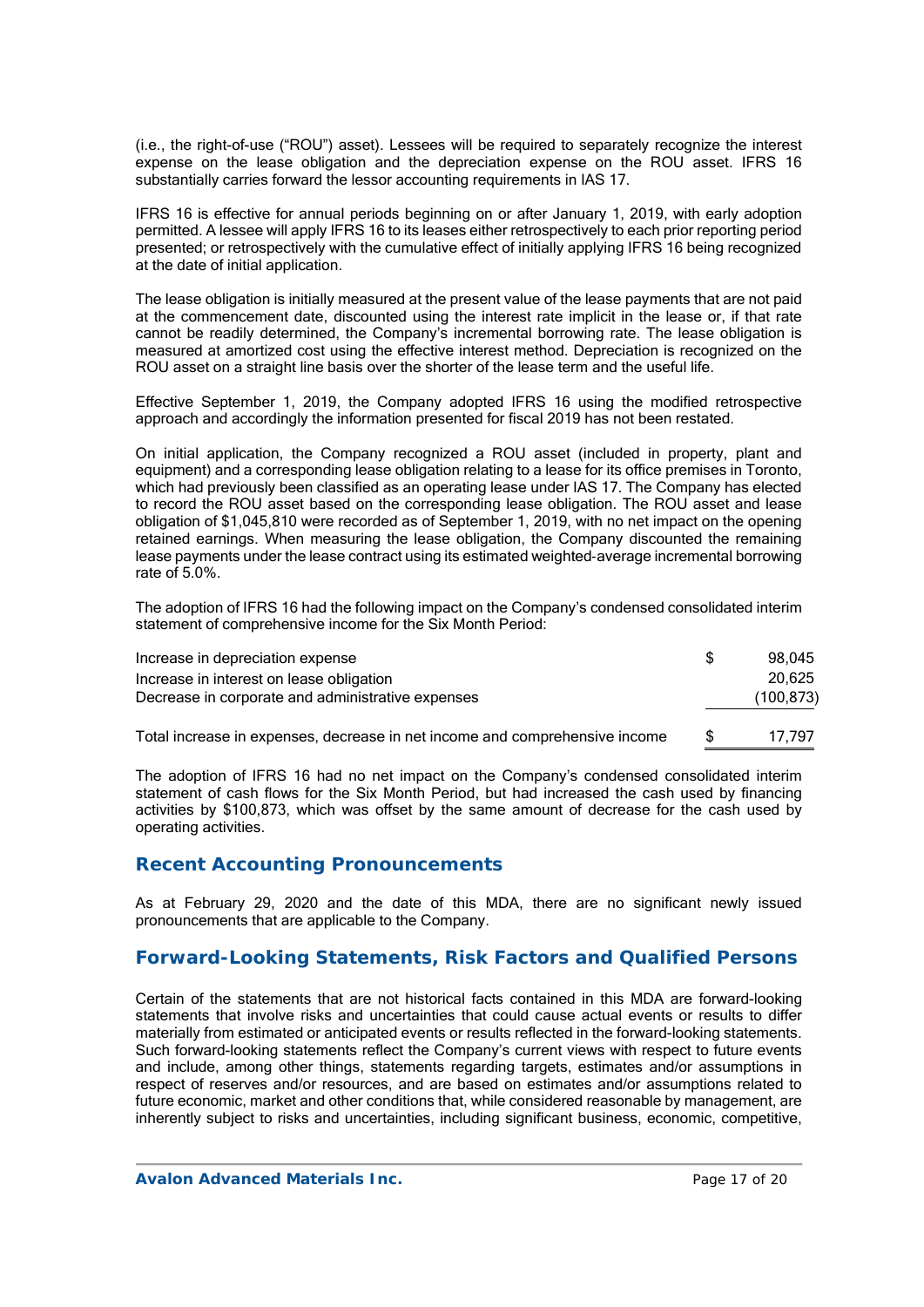political and social uncertainties and contingencies. These estimates and/or assumptions include, but are not limited to:

- grade of ore;
- mineral product and commodity prices;
- metallurgical recoveries;
- operating costs;
- achievement of current timetables for development;
- strength of the global economy;
- availability of additional capital; and
- availability of supplies, equipment and labour.

Factors that could cause the Company's actual results, performance, achievements, developments or events to differ materially from those expressed or implied by forward-looking statements include, among others, the factors described or referred to under "Description of the Business - Risk Factors" in the Company's Annual Information Form for the year ended August 31, 2019, and:

- risks related to the Company's history of losses, lack of operating history, ability to generate material revenues and continue as a going concern;
- risks related to establishing new mining operations in the event that the Company elects to proceed with the development of one of its mineral projects;
- risks related to the Company's need for additional financing;
- risks related to any joint venture or strategic alliances that may be entered into by the Company;
- risks related to the impact of COVID-19, or other global pandemics;
- risks related either Avalon's or Cheetah's development plans of the Nechalacho Project negatively impacting the other's development plans;
- risks related to the progression of the Separation Rapids Lithium Project to a positive feasibility stage:
- risks related to securing product off-take agreements on a timely basis;
- risks related to the unique ore type at the Nechalacho Rare Earth Elements Project ("Nechalacho" or the "Nechalacho Project") and the Separation Rapids Lithium Project for which known metallurgical processes have not previously been applied:
- uncertainty related to title to the Company's properties as well as the risk of delays in obtaining licenses and permits as a result of local opposition, including uncertainty related to any challenges in connection with Indigenous land title claims and Indigenous rights;
- risks related to the possible existence of rights and interests of Indigenous groups, which may limit the Company's ability to develop its properties;
- risks related to the need to acquire properties for the hydrometallurgical plant and potentially a rare earth refinery for the Nechalacho Project;
- risks that actual capital costs, production schedules and economic returns for the Nechalacho Project may differ significantly from those anticipated by the Company;
- risks related to the demand for technology metals and minerals and fluctuations in their pricing;
- risks related to the demand for lithium and fluctuations in its pricing;
- risks related to competition and the actions of competitors;
- risks related to costs or delays in the commercialization of rare earth products;
- uncertainties related to the fact that the Company's mineral resources and mineral reserves are only estimates;
- risks related to the Company's ability to secure the required mineral tenure licenses at the East Kemptville Tin-Indium Project ("East Kemptville Project") which could adversely affect the Company's ability to conduct further studies and exploration activities;
- risks related to obtaining, maintaining and renewing licenses and permits, and the material costs, liabilities and obligations in connection therewith;
- risks that the Company will be subject to material costs, liabilities and obligations in connection with environmental laws, regulations and approvals and that approvals will not be available;
- uncertainties involving uninsured risks: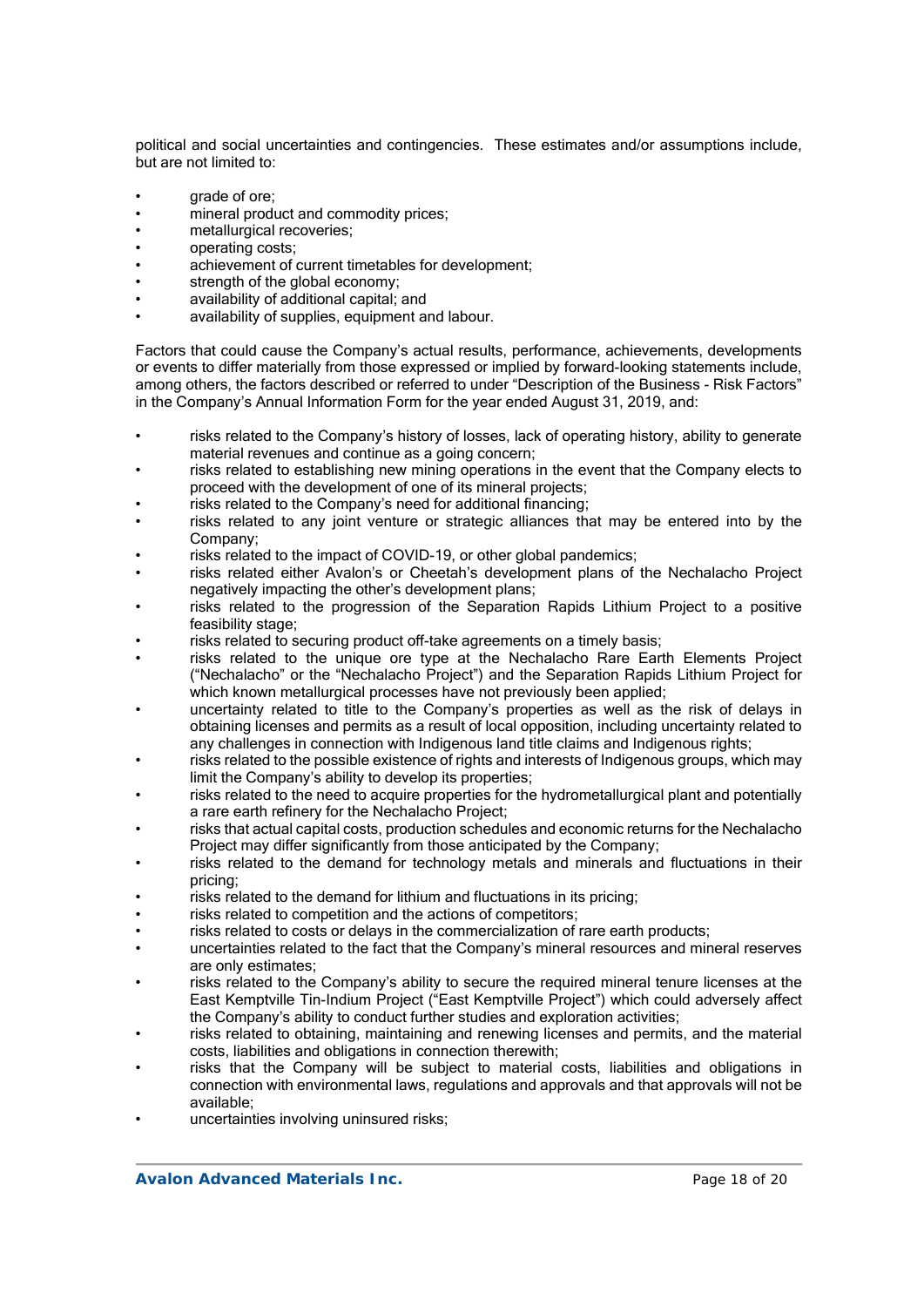- risks related to possible shortages of supplies, equipment and labour;
- risks related to the Company's ability to attract and retain qualified management and technical personnel;
- uncertainty whether the Company will acquire commercially mineable ore deposits or whether the current mineral deposits identified by the Company can be developed as commercially viable ore bodies;
- risks inherent to the competitive nature of the mineral industry;
- risks related to the extensive federal, state, provincial, territorial and local laws and regulations to which the Company's activities are subject;
- risks related to the availability and reliability of adequate infrastructure;
- risks and hazards inherent to the mining industry:
- risks related to any changes in critical accounting estimates that adversely affect the Company's financial results;
- risks related to potential conflicts of interest of the Company's directors and officers who may have involvement with other resource companies;
- risks due to being a "passive foreign investment company" for U.S. purposes;
- risks related to fluctuations of currency exchange rates;
- risks related to share price volatility;
- risks related to dilution of existing shareholders;
- risks related to cybersecurity;
- risks related to not paying cash dividends;
- risks related to being a non-US corporation; and
- risks related to there being no market for the Company's warrants.

Most of the foregoing factors are beyond the Company's ability to control or predict. Although the Company has attempted to identify important factors that could cause actual results, performance, achievements, developments or events to differ materially from those described in forward-looking statements, there may be other factors that cause actual results, performance, achievements, developments or events not to be as anticipated, estimated or intended. There can be no assurance that the estimates and/or assumptions upon which these forward-looking statements are based will occur.

Readers can identify many of these statements by looking for words such as "believe", "expects", "will", "intends", "projects", "anticipates", "estimates", "continues" or similar words or the negative thereof. There can be no assurance that the plans, intentions or expectations upon which these forward-looking statements are based will occur.

The forward-looking statements contained herein are made as of the date of this MDA and are expressly qualified in their entirety by this cautionary statement. Readers should not place undue reliance on the forward-looking statements, which reflect management's plans, estimates, projections and views only as of the date hereof. The Company undertakes no obligation to publicly revise these forward-looking statements to reflect subsequent events or circumstances, except as required by applicable law.

The technical information included in this MDA, unless otherwise stated, has been reviewed and approved by Donald S. Bubar, P. Geo., President and Chief Executive Officer of the Company and Dr. William Mercer, P. Geo., Vice-President, Exploration of the Company. Mr. Bubar and Dr. Mercer are both Qualified Persons under National Instrument 43-101 ("NI 43-101").

# **Notice Regarding Presentation of our Mineral Reserve and Resource Estimates**

This MDA has been prepared in accordance with the requirements of Canadian securities laws, which differ from the requirements of United States securities laws. Unless otherwise indicated, all reserve and resource estimates included in this MDA have been prepared in accordance with NI 43-101. NI 43-101 is a rule developed by the Canadian Securities Administrators which establishes standards for all public disclosure an issuer makes of scientific and technical information concerning mineral projects.